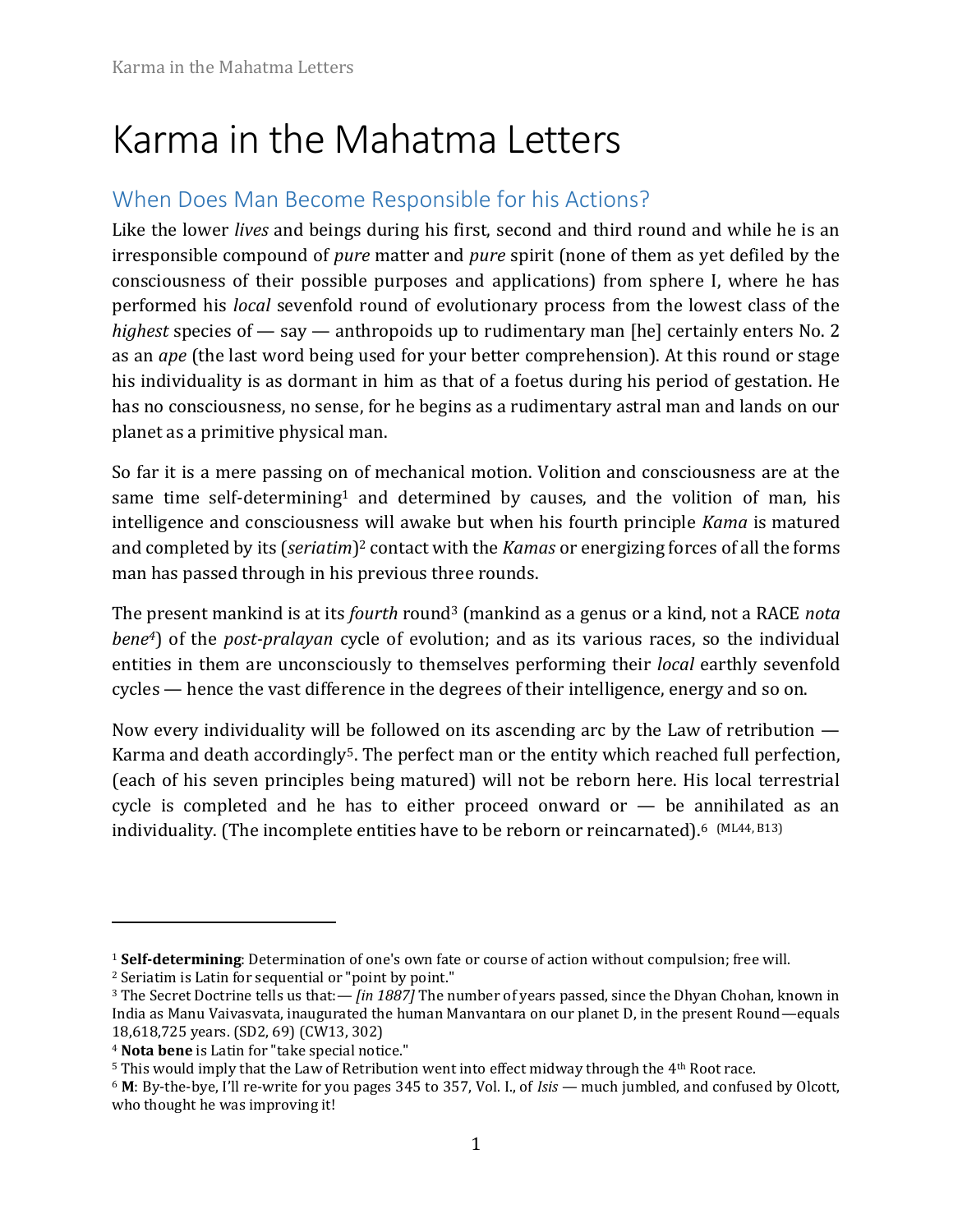### The Problem of Evil - (ML88, B10)

*Our ideas on Evil* — Evil has no existence *per se* and is but the absence of good and exists but for him who is made its victim. It proceeds from two causes, and no more than good is it an independent cause in Nature. Nature is destitute of goodness or malice; she follows only immutable laws when she either gives life and joy, or sends suffering [and] death, and destroys what she has created.

Nature has an antidote for every poison and her laws a reward for every suffering. The butterfly devoured by a bird becomes that bird, and the little bird killed by an animal goes into a higher form. It is the blind law of necessity and the eternal fitness of things, and hence cannot be called Evil in Nature.

The real evil proceeds from human intelligence and its origin rests entirely with reasoning man who dissociates himself from Nature. Humanity then alone is the true source of evil. Evil is the exaggeration of good, the progeny of human selfishness and greediness.

Think profoundly and you will find that save death — which is no evil but a necessary law, and accidents which will always find their reward in a future life — the *origin* of every evil whether small or great is in human action, in man whose intelligence makes him the one free agent in Nature.

It is not nature that creates diseases, but man. The latter's mission and destiny in the economy of nature is to die his natural death brought by old age. Save accident, neither a savage nor a wild (free) animal die of disease. Food, sexual relations, drink, are all natural necessities of life; yet excess in them brings on disease, misery, suffering, mental and physical, and the latter are transmitted as the greatest evils to future generations, the progeny of the culprits.

Ambition, the desire of securing happiness and comfort for those we love, by obtaining honours and riches, are praiseworthy natural feelings but when they transform man into an ambitious cruel tyrant, a miser, a selfish egotist they bring untold misery on those around him, on nations as well as on individuals.

All this then — food, wealth, ambition, and a thousand other things we have to leave unmentioned — becomes the source and cause of evil whether in its abundance or through its absence. Become a glutton, a debauchee, a tyrant, and you become the originator of diseases, of human suffering and misery. Lack all this and you starve, you are despised as a *nobody* and the majority of the herd, your fellow men, make of you a sufferer your whole life. Therefore it is neither nature nor an imaginary Deity that has to be blamed, but human nature made vile by *selfishness.*

Think well over these few words; work out every cause of evil you can think of and trace it to its origin and you will have solved *one-third* of the problem of evil.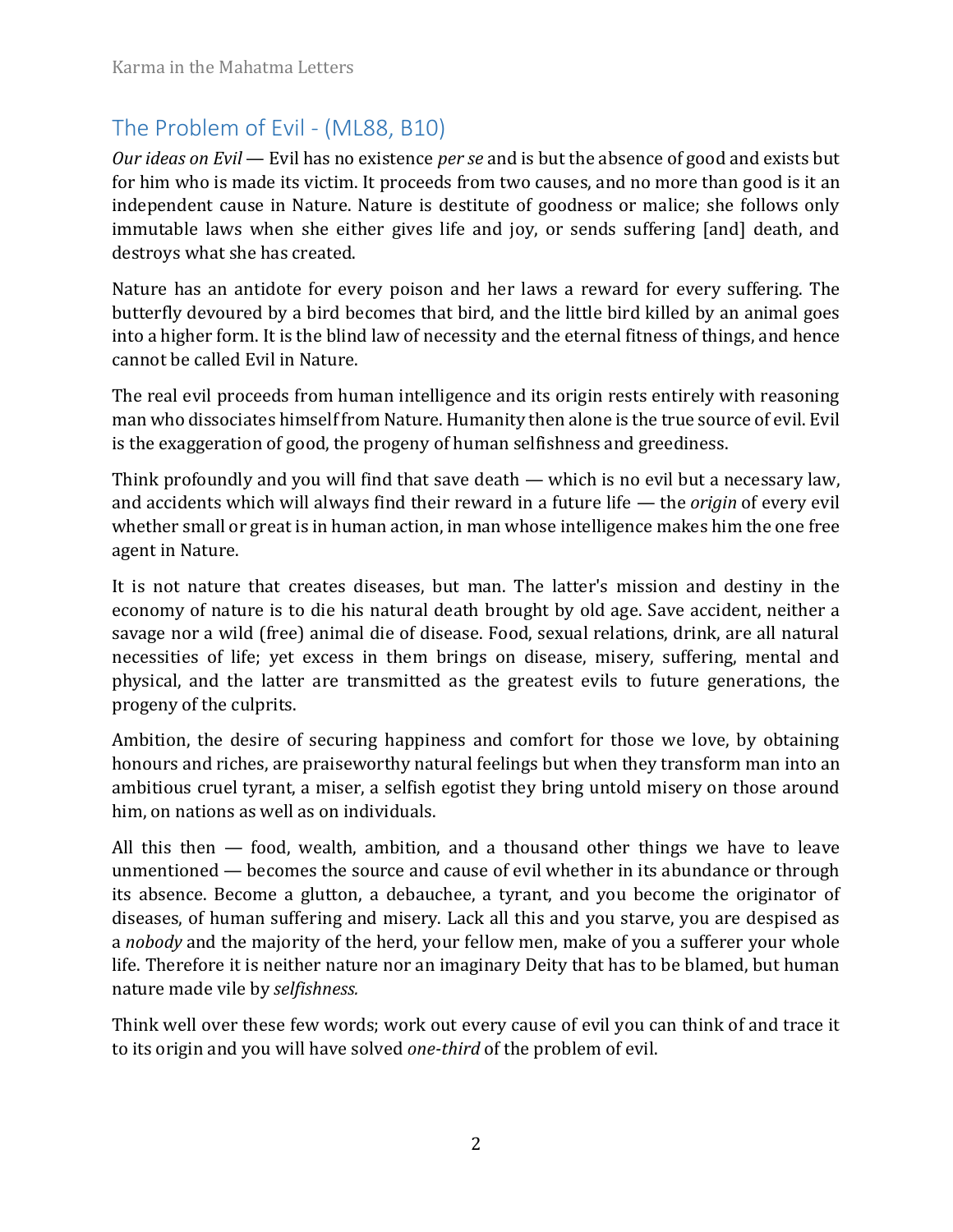And now, after making due allowance for evils that are natural and cannot be avoided, — and so few are they that I challenge the whole host of Western metaphysicians to call them evils or to trace them directly to an independent cause — I will point out the greatest, the chief cause of nearly two thirds of the evils that pursue humanity — ever since that cause became a power. It is religion under whatever form and in whatsoever nation. It is the sacerdotal<sup>7</sup> caste, the priesthood and the churches; it is in those illusions that man looks upon as sacred, that he has to search out the source of that multitude of evils which is the great curse of humanity and that almost overwhelms mankind.

Ignorance created gods and cunning took advantage of the opportunity. Look at India and look at Christendom and Islam, at Judaism and Fetichism<sup>8</sup>. It is priestly imposture<sup>9</sup> that rendered these gods so terrible to man; it is religion that makes of him the selfish bigot, the fanatic that hates all mankind out of his own sect without rendering him any better or more moral for it.

It is belief in God and gods that makes two-thirds of humanity the slaves of a handful of those who deceive them under the false pretence of saving them. Is not man ever ready to commit any kind of evil if told that his god or gods demand the crime? Voluntary victim of an illusionary god, the abject<sup>10</sup> slave of his crafty ministers. The Irish, Italian and Slavonian<sup>11</sup> peasant will starve himself and see his family starving and naked to feed and clothe his padre and pope.

For two thousand years India groaned under the weight of caste, Brahmins<sup>12</sup> alone feeding on the fat of the land, and today the followers of Christ and those of Mahomet are cutting each other's throats in the names of and for the greater glory of their respective myths. Remember the sum of human misery will never be diminished unto that day when the better portion of humanity destroys in the name of Truth, morality, and universal charity, the altars of their false gods.

<sup>7</sup> **Sacerdotal** – adj. (Ecclesiastical Terms) of, relating to, or characteristic of priests

<sup>8</sup> **Fetichism** - a belief in the magical power of fetishes (or the worship of a fetish) an object regarded with awe as being the embodiment or habitation of a potent spirit or as having magical potency. any object, idea, etc., eliciting unquestioning reverence, respect, or devotion:

<sup>9</sup> **Imposture** - the action or practice of imposing fraudulently upon others. Deception using an assumed character, identity, or name, as by an impostor.

<sup>10</sup> **Abject** - utterly hopeless, miserable, humiliating, or wretched:

<sup>11</sup> **Slavonia** - A historical region of Croatia between the Drava and Sava Rivers. Originally part of the Roman province of Pannonia, it became a Slavic state in the seventh century and has long been allied with Croatia. Part of Yugoslavia after 1918, Slavonia was invaded by Serbia in 1991 following Croatia's declaration of independence from Yugoslavia. Croatia regained control of western Slavonia in 1995 and eastern Slavonia in 1998.

<sup>12</sup> The **Brahmins** are regarded as the highest of the four castes (varnas) in the traditional Hindu societies of Nepal and India, and it is composed by the priestly class.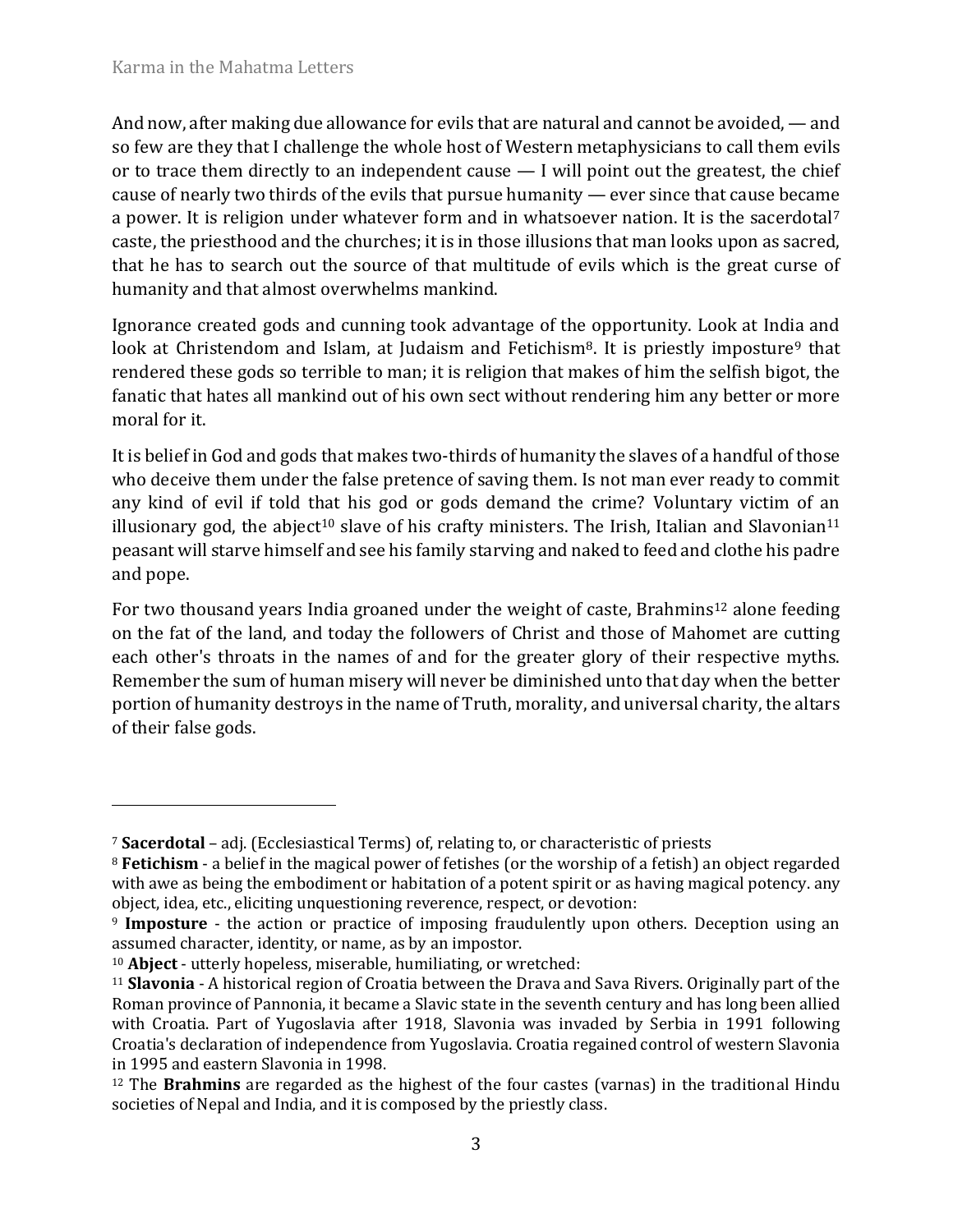#### With Respect to Buddhism

l

If it is objected that we too have temples, we too have priests and that our lamas also live on charity . . . let them know that the objects above named have in common with their Western equivalents, but the name. Thus in our temples there is neither a god nor gods worshipped, only the thrice sacred memory of the greatest as the holiest man that ever lived. If our lamas to honour the fraternity of the *Bhikkhus<sup>13</sup>* established by our blessed master himself, go out to be fed by the laity, the latter often to the number of 5 to 25,000 is fed and taken care of by the *Samgha* (the fraternity of lamaic monks) the lamasery providing for the wants of the poor, the sick, the afflicted. Our lamas accept food, never money, and it is in those temples that the origin of evil is preached and impressed upon the people. There they are taught the four noble truths — *ariya* sakka<sup>14</sup>, and the chain of causation (the 12 nidanas)<sup>15</sup> gives them a solution of the problem of the origin and destruction of suffering.

<sup>13</sup> **Bhikkhu** - an ordained male monastic ("monk") in Buddhism.

<sup>14</sup> **Ariya Sakka** or *Ariya Sacca* - The central teachings of the Buddha are called the **Four Noble Truths**. The first of these truths is that ordinary existence is suffering. The second is that suffering is caused by ignorance and craving. The third is that suffering can be transcended. And the fourth Noble Truth is the way and means to transcend suffering, which is The Noble Eightfold Middle Path. **The Noble Eightfold Path** (ariya aṭṭhaṅgika magga) is the last of The Four Noble Truths, the central teachings of Buddhism. It is called noble (ariya) because it ennobles one who practices it; and it is called a path (magga) because it leads from one place to another, from the distress of samsara to the freedom of Nibbana *[Sanskrit: nirvāṇa]*. The Noble Eightfold Middle Path is also sometimes called the 'Middle Way' because it advocates a life-style that avoids both self-mortification and hedonism. The steps on the Eightfold Path are Right Understanding, Right Thought, Right Speech, Right Action, Right Livelihood, Right Effort, Right Mindfulness and Right Concentration. Traditionally the Noble Eightfold Path is divided into three parts – Virtue, Concentration and Wisdom. Another useful way to divide it is as intellectual training, ethical training and psychological training.

<sup>15</sup> **The Twelve Nidānas** ("cause, motivation, link") are twelve links doctrine of Buddhism where each link is asserted as a primary causal relationship between the connected links. These links present the mechanistic basis of repeated birth, Samsara, and resultant Dukkha (suffering, pain, unsatisfactoriness) starting from avidyā (ignorance, misconceptions).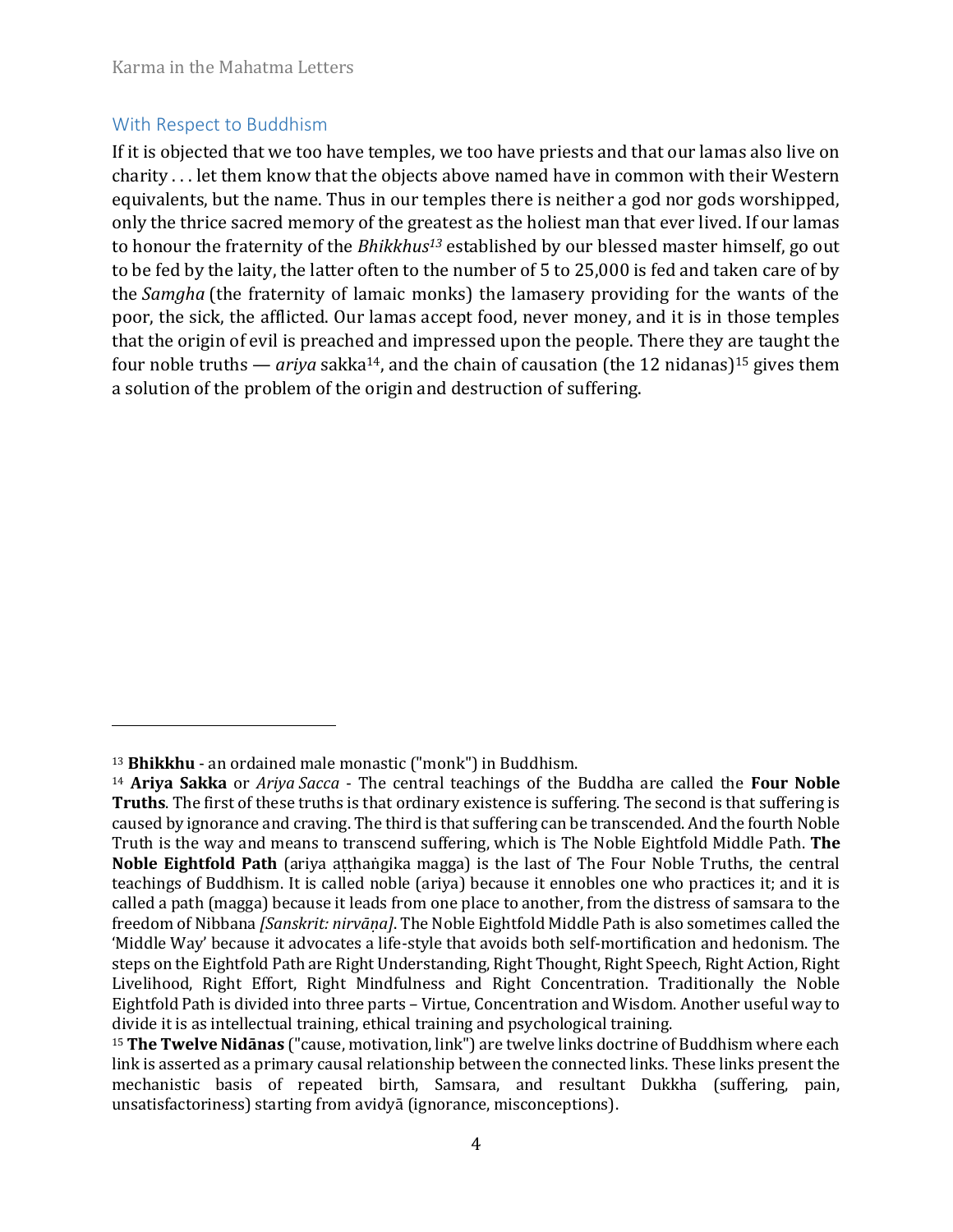$\overline{a}$ 

Read the Mahavagga<sup>16</sup> and try to understand not with the prejudiced Western mind but the spirit of intuition and truth what the Fully Enlightened one says in the 1st Khandhaka. Allow me to translate it for you.

"At the time the Blessed Buddha was at Uruvella<sup>17</sup> on the shores of the river Nerovigara as he rested under the Boddhi tree<sup>18</sup> of wisdom after he had become Sambuddha<sup>19</sup>, at the end of the seventh day having his mind fixed on the chain of causation he spake thus: 'from ignorance spring the Samkharas<sup>20</sup> of threefold nature — productions of body, of speech, of thought. From the samkharas springs consciousness, from consciousness spring name and form, from this spring the six regions (of the six senses the seventh being the property of but the enlightened); from these springs contact from this sensation; from this springs thirst (or desire, Kama, Tanha) from thirst attachment, existence, birth, old age and death, grief, lamentation, suffering, dejection and despair. Again by the destruction of ignorance, the samkharas are destroyed, and their consciousness name and form, the six regions, contact, sensation, thirst, attachment (selfishness), existence, birth, old age, death, grief, lamentation, suffering, dejection, and despair are destroyed. Such is the cessation of this whole mass of suffering."

<sup>16</sup> **Mahavagga** is part of the *Khandhaka*, the second book of the Theravadin Vinaya Pitaka, which includes accounts of the Buddha's and his great disciples' awakenings.

<sup>17</sup> **Uruvela** was a small village in northern India on the outskirts of which the Buddha attained enlightenment. The Buddha described the village and its surroundings as 'a beautiful stretch of ground, a lovely woodland grove, a clear flowing river with a beautiful ford, a village nearby for support…a suitable place for making an effort' (http://www.dhammawiki.com/)

<sup>18</sup> The **Bodhi Tree** was a large and very old sacred fig tree (Ficus religiosa) located in Bodh Gaya, under which Siddhartha Gautama, the spiritual teacher later became known as the Buddha, is said to have attained enlightenment (Bodhi). In religious iconography, the Bodhi Tree is recognizable by its heart-shaped leaves, which are usually prominently displayed.

<sup>19</sup> **Samma-sambuddha** (Pali) *Sammā-sambuddha* Used by mystic Buddhists and raja-yogins to signify the complete or perfected knowledge of the whole series of one's past lives, a phenomenon of memory obtained through the practice of true inner yoga or self-control. More generally, full or complete awaking, in the sense that all the higher nature of the individual is thoroughly awakened and active, thus conferring virtual omniscience as regards our solar system; it likewise brings with it great spiritual and psychic powers. It is the full efflorescence and self-conscious activity of the spiritual monad in and through the one who has attained to this sublime degree in spiritual unfoldment, the becoming at one with the cosmic Logos.

<sup>20</sup> **Samkhara** - Pali: Saṅkhāra Sanskrit: Saṃskāra. Any action, whether meritorious or harmful, and whether of body, speech or mind, creates karmic imprint on a being. See Skandha No. 4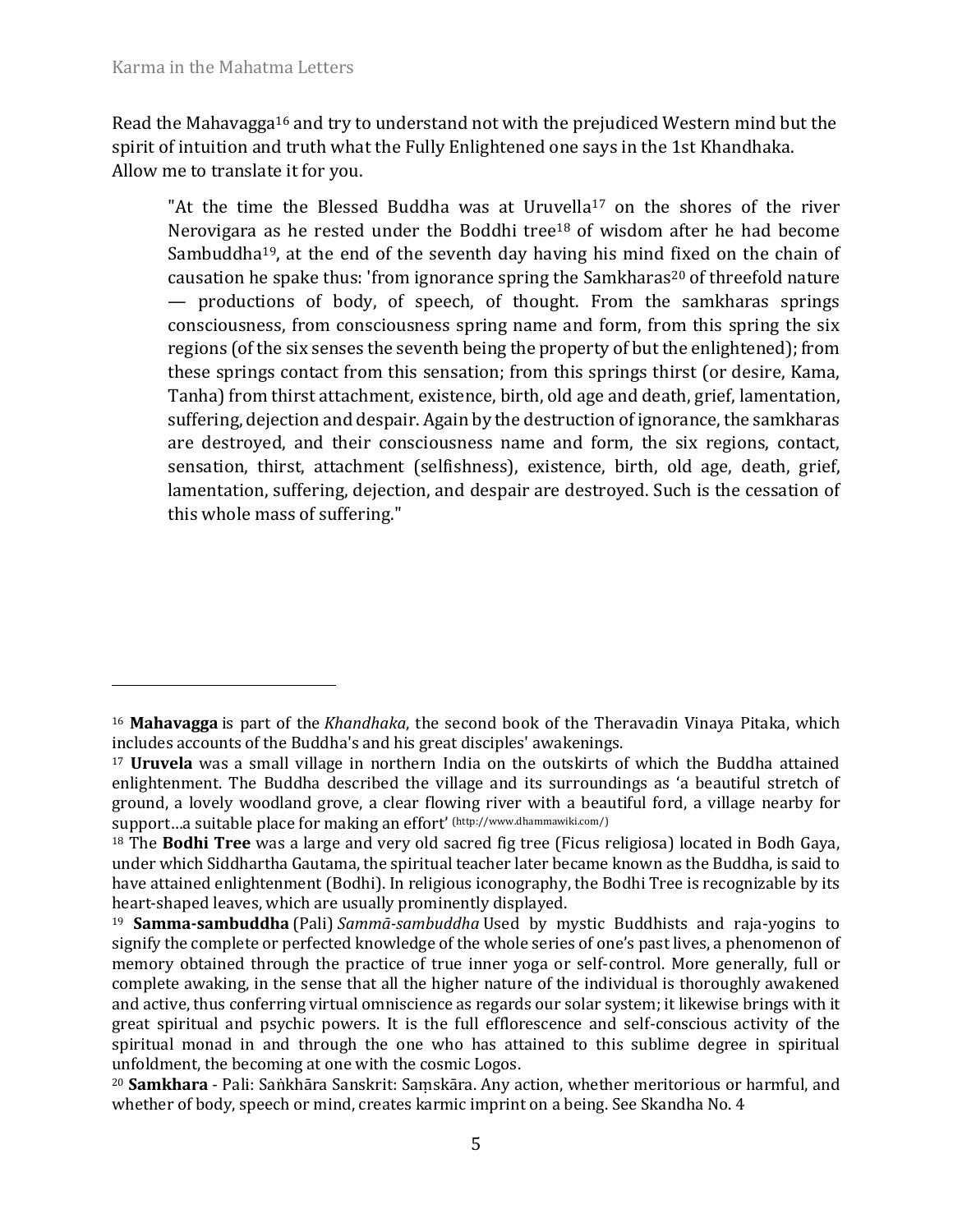Knowing this the Blessed One uttered this solemn utterance.

"When the real nature of things becomes clear to the meditating Bikshu, then all his doubts fade away since he has learned what is that nature and what its cause. From ignorance spring all the evils. From knowledge comes the cessation of this mass of misery . . . and then the meditating Brahmana stands dispelling the hosts of Mara like the sun that illuminates the sky."

Meditation here means the superhuman (not supernatural) qualities, or arhatship in its highest of spiritual powers. (ML88, B10)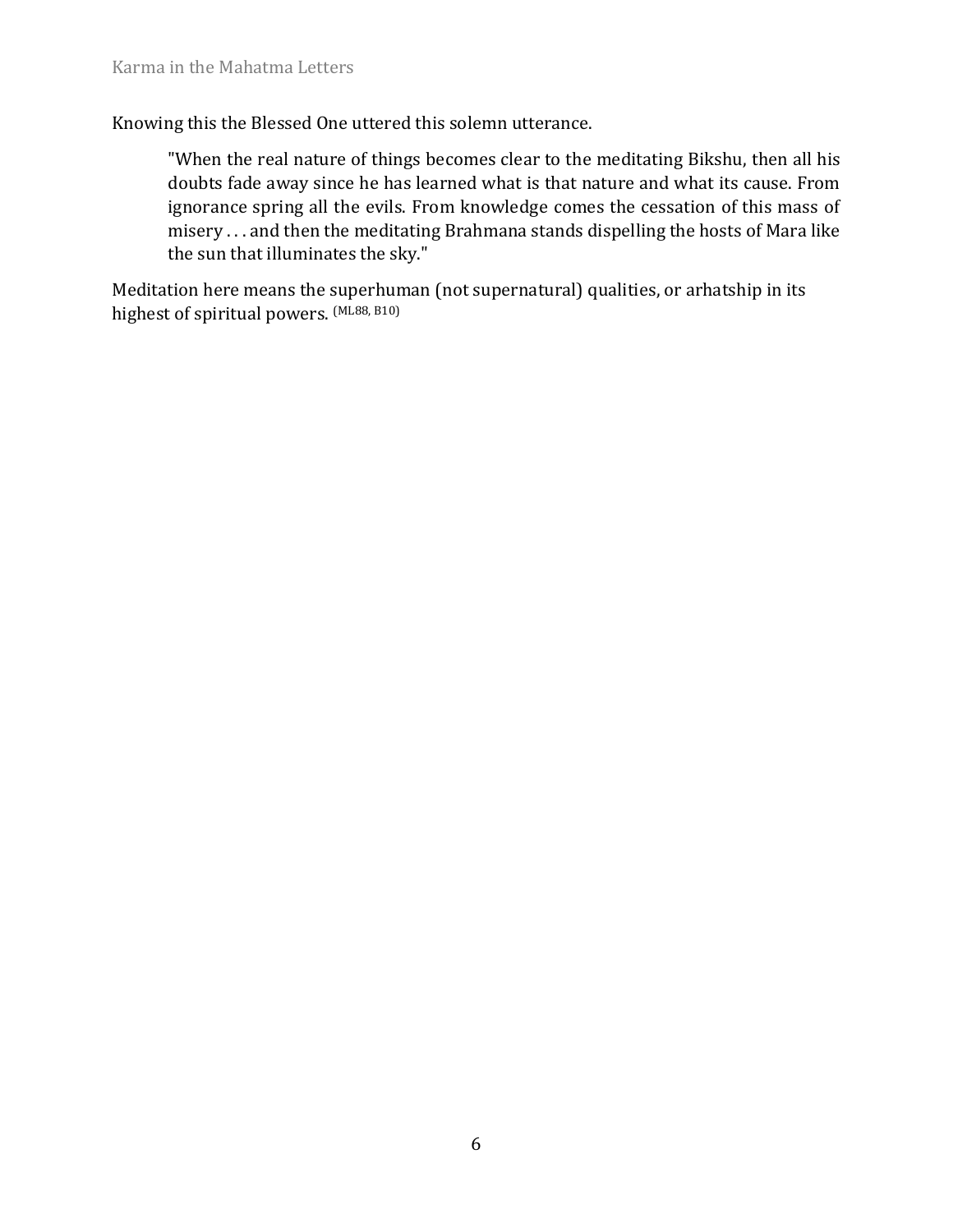### Karma and Devachan

l

#### The Master Writes About Karma

In connection with this, let me tell you before, that since you seem so interested with the subject, you can do nothing better than to study the two doctrines — of *Karma* and Nirvana — as profoundly as you can. Unless you are thoroughly well acquainted with the two tenets — the double key to the metaphysics of Abidharma<sup>21</sup> — you will always find yourself at sea in trying to comprehend the rest. We have several sorts of Karma and Nirvana in their various applications — to the Universe, the world, Devas<sup>22</sup>, Buddhas<sup>23</sup>, Bodhisatwas<sup>24</sup>, men and animals — the second including its seven kingdoms. Karma and Nirvana are but two of the seven great MYSTERIES of Buddhist metaphysics; and but four of the seven are known to the best orientalists, and that very imperfectly.

If you ask a learned Buddhist priest what is Karma? — he will tell you that Karma is what a Christian might call Providence<sup>25</sup> (in a certain sense only) and a Mahomedan<sup>26</sup> — *Kismet*, fate or destiny (again in one sense).

That it is that cardinal<sup>27</sup> tenet which teaches that, as soon as any conscious or sentient being, whether man, deva, or animal dies, a new being is produced and he or it reappears in another birth, on the same or another planet, under conditions of his or its own antecedent making.

<sup>21</sup> **Abhidharma** (Sanskrit) or Abhidhamma (Pāli) are ancient Buddhist texts which contain doctrinal material appearing in the Buddhist Sutras. (TSWiki) **Abhidharma** (Sk.). The metaphysical (third) part of *Tripitaka*, a very philosophical Buddhist work by Kâtyâyana. (TG)

<sup>22</sup> **Deva** - (Sanskrit) A word meaning celestial being, of which there are various classes. (TG) servant of the Dhyan-Chohans. (ML92)

<sup>23</sup> **Buddha** (Sanskrit.). Lit., "The Enlightened". The highest degree of knowledge. To become a Buddha one has to break through the bondage of sense and personality; to acquire a complete perception of the REAL SELF and learn not to separate it from all other selves; to learn by experience the utter unreality of all phenomena of the visible Kosmos foremost of all; to reach a complete detachment from all that is evanescent and finite, and live while yet on Earth in the immortal and the everlasting alone, in a supreme state of holiness.

<sup>24</sup> **Bodhisattva** (*Sk)*. Lit., "he, whose essence (*sattva*) has become intelligence *(bodhi*)"; those who need but one more incarnation to become perfect Buddhas, i.e., to be entitled to Nirvâna. This, as applied to *Manushi*(terrestrial) Buddhas. In the metaphysical sense, *Bodhisattva* is a title given to the sons of the celestial *Dhyâni* Buddhas.

<sup>25</sup> **Providence** - The care, guardianship, and control exercised by a deity; divine direction

<sup>26</sup> **Mahomedan** - a follower of the Islamic prophet Muhammad

<sup>27</sup> **Cardinal** - Of foremost importance; paramount: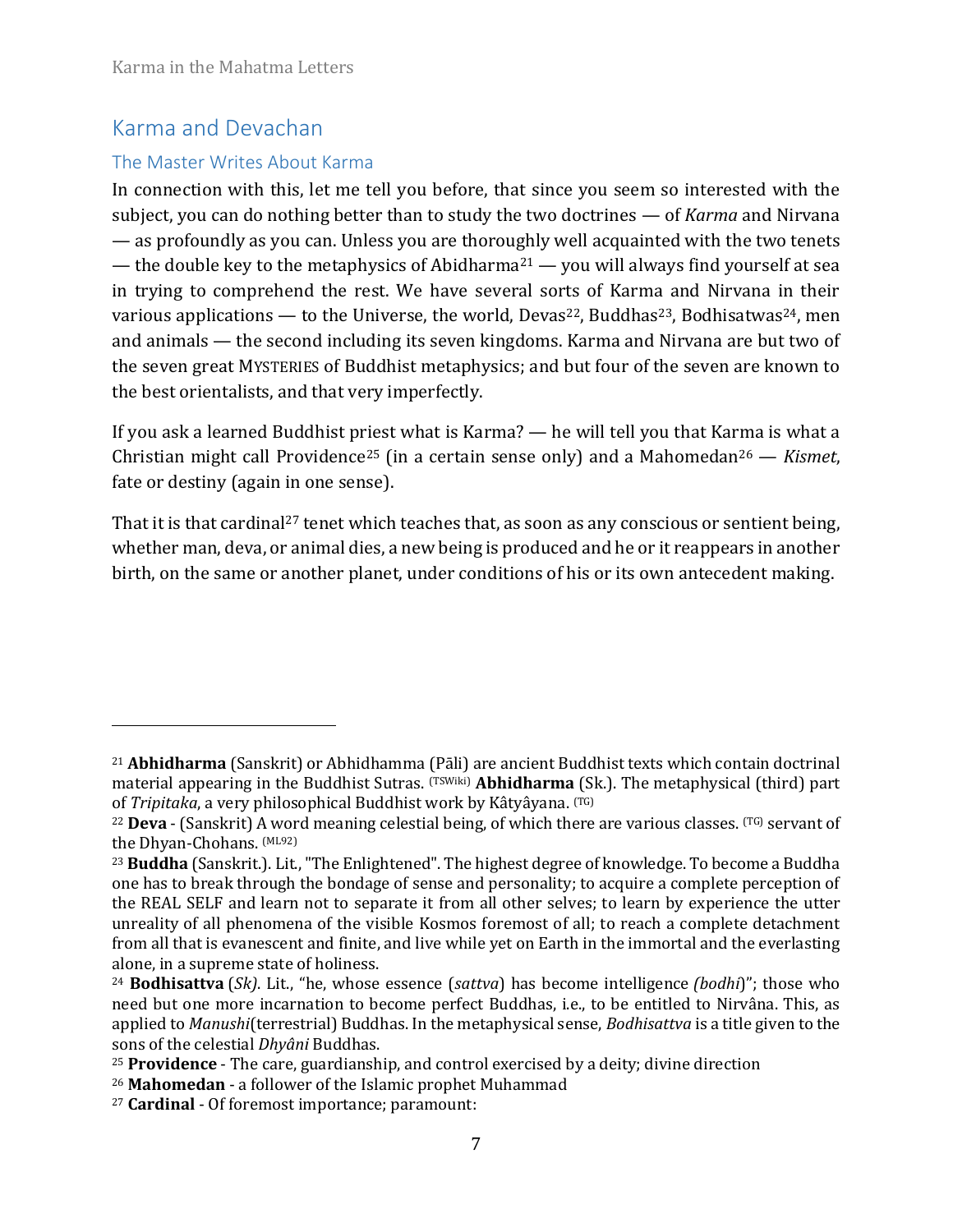Or, in other words that *Karma* is the guiding power, and *Trishna* (in Pali *Tanha*) the thirst or desire to sentiently live  $-$  the proximate<sup>28</sup> force or energy, the resultant of human (or animal) action, which, out of the old *Skandhas*<sup>29</sup> produce the new group that form the new being and control the nature of the birth itself.

Or to make it still clearer, the *new* being, is rewarded and punished for the meritorious acts and misdeeds of the *old* one; Karma representing an Entry Book, in which all the acts of man, good, bad, or indifferent, are carefully recorded to his debit and credit — by himself, so to say, or rather by these very actions of his.

There, where Christian poetical fiction created, and sees a "Recording" Guardian Angel, stern and realistic Buddhist logic, perceiving the necessity that every cause should have its effect — shows its real presence.

The opponents of Buddhism have laid great stress upon the alleged injustice that the doer should escape and an innocent victim be made to suffer, — since the doer and the sufferer are different beings.

The fact is, that while in one sense they may be so considered, yet in another *they are identical*.

The "old being" is the sole parent — father and mother at once — of the "new being." It is the former who is the creator and fashioner, of the latter, in reality; and far more so in plain truth, than any father in flesh. And once that you have well mastered the meaning of *Skandhas<sup>30</sup>* you will see what I mean.

It is the group of Skandhas, that form and constitute the physical and mental individuality we call man (or any being). This group consists (in the exoteric teaching) of five Skandhas, namely:

*Rupa* — the material properties or attributes;

*Vedanā* — sensations;

*Sanna* — abstract ideas;

*Sankhārā* — tendencies both physical and mental;

and *Vinnana* — mental powers, an amplification of the fourth — meaning the mental, physical and moral predispositions.

l

<sup>30</sup> See the section in the Appendix called **Skandhas**.

<sup>28</sup> **Proximate** - Direct or immediate

<sup>29</sup> **KH**: I remark that in the second as well as in the first edition of your *Occult World* the same misprint appears, and that the word *Skandha* is spelt *Shandba* — on page 130. As it now stands I am made to express myself in a very original way for a *supposed* Adept.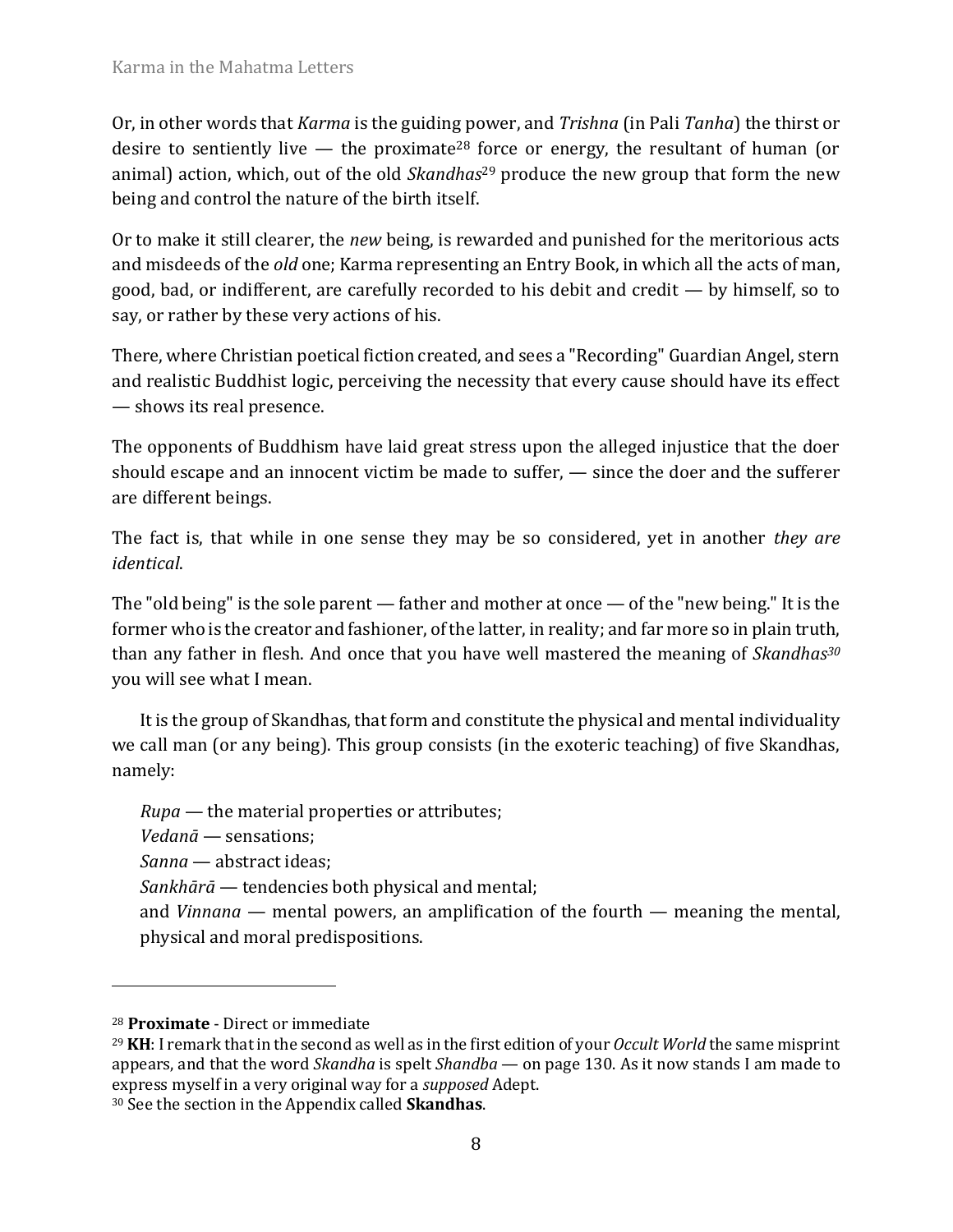We add to them two more, the nature and names of which you may learn hereafter. Suffice for the present to let you know that they are connected with, and productive of *Sakkāyadiṭṭhi*, <sup>31</sup> the "heresy or delusion of individuality" and of *Attavāda* <sup>32</sup> "the doctrine of Self," both of which (in the case of the fifth principle<sup>33</sup> the soul) lead to the *maya* of heresy and belief in the efficacy of vain rites and ceremonies; in prayers and intercession.

Now, returning to the question of identity between the *old* and the *new* "Ego." I may remind you once more, that even your Science has accepted the old, very old fact distinctly taught by our Lord, <sup>34</sup> *viz*. — that a man of any given age, while sentiently the same, is yet physically not the same as he was a few years earlier (we say *seven* years and are prepared to maintain and prove it): buddhistically speaking, his *Skandhas* have changed.

At the same time they are ever and ceaselessly at work in preparing the abstract mould, the "privation" <sup>35</sup> of the future *new* being.

Well then, if it is just that a man of 40 should enjoy or suffer for the actions of the man of 20, so it is equally just that the being of the new birth, who is essentially identical with the previous being — since he is its outcome and creation — should feel the consequences of that begetting Self or personality.

Your Western law which punishes the innocent son of a guilty father by depriving him of his parent, rights and property; your civilized Society which brands with infamy the guileless<sup>36</sup> daughter of an immoral, criminal mother; your Christian Church and Scriptures which teach that the "Lord God visits the sins of the fathers upon the children unto the third and fourth generation" are not all these far more unjust and cruel than anything done by Karma?

<sup>&</sup>lt;sup>31</sup> Sakkāya-ditthi (Pāli) is the wrong idea that we are the personality formed by the skandhas. <sup>(TSWiki)</sup> <sup>32</sup> **Attavāda** (Pāli) refers to the illusion of the existence one's self as a substantial and permanent entity. (TSWiki)

<sup>33</sup> **The fifth principle** – Manas or the Human Soul

<sup>34</sup> **KH**: See the *Abhidharma Kosha Vyākhyā*, the *Sutta Pitaka*, any Northern Buddhist book, all of which show Gautama Buddha saying that none of these Skandhas is the soul; since the body is constantly changing, and that neither man, animal, nor plant is ever the same for two consecutive days or even minutes. "Mendicants! remember that there is within man *no abiding principle* whatever, and that only the *learned* disciple who acquires wisdom, in saying *'I am'* — knows what he is saying."

<sup>35</sup> **Privation** is a term sporadically used by H. P. Blavatsky in her writings to refer to the "abstract ideal", "subtle mould" or "astral prototype" of anything that is to be manifested. She takes this word from the philosophy of Aristotle, but interprets it in a different way than it is normally understood in current scholarship.

<sup>36</sup> **Guileless** - free of deceit; characterized by honesty and fairness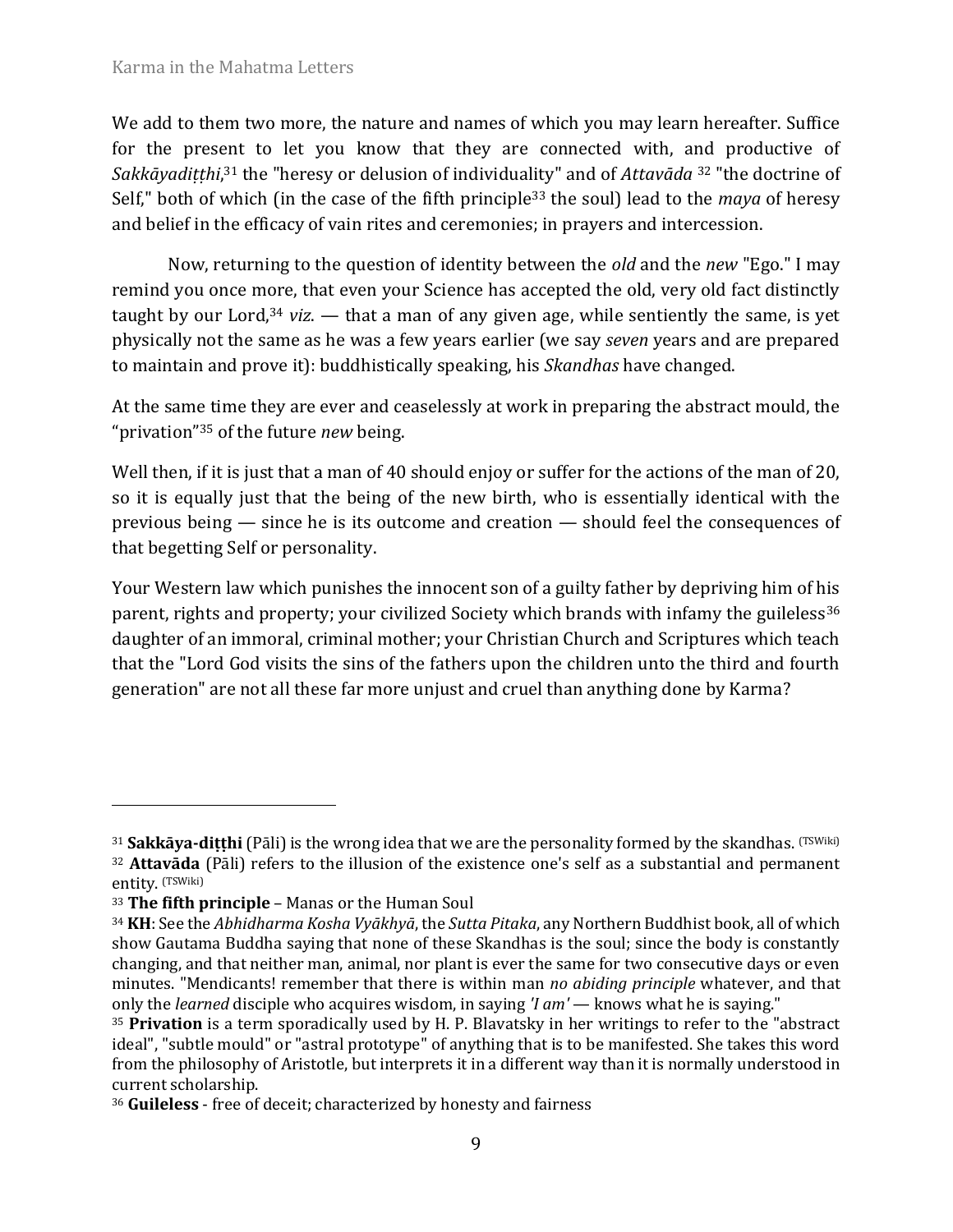$\overline{a}$ 

Instead of punishing the innocent together with the culprit, the Karma *avenges and rewards the former*, which neither of your three western potentates<sup>37</sup> above mentioned ever thought of doing.

But perhaps, to our physiological remark the objectors may reply that it is only the body that changes, there is only a molecular transformation, which has nothing to do with the mental evolution; and that the *Skandhas* represent not only a material but also a set of mental and moral qualities.

But is there, I ask, either a sensation, an abstract idea, a tendency of mind, or a mental power, that one could call an absolutely non-molecular phenomenon? Can even a sensation or the most abstract of thoughts which is *something*, come out of *nothing*, or be nothing?

Now, the causes producing the "new being" and determining the nature of *Karma* are, as already said — *Trishna* (or "Tanha") — thirst, desire for sentient existence and *Upadana*<sup>38</sup> — which is the realization or consummation of *Trishna* or that desire. And both of these the medium helps to awaken and to develop *nec plus ultra*<sup>39</sup> in an Elementary<sup>40</sup>, be he a suicide or a victim. <sup>41</sup>

The rule is, that a person who dies a natural death, will remain from "a few hours to several short years," within the earth's attraction, *i.e.*, in the *Kama-Loka*. But exceptions are, in the case of suicides and those who die a violent death in general. Hence, one of such Egos, for instance, who was destined to live — say 80 or 90 years, but who either killed himself or was killed by some accident, let us suppose at the age of 20 — would have to pass in the *Kama Loka* not "a few years," but in his case 60 or 70 years, as an Elementary, or rather an "earthwalker"; since he is not, unfortunately for him, even a "*shell.*"

Happy, thrice happy, in comparison, are those disembodied entities, who sleep their long slumber, and live in dream, in the bosom of Space! And woe to those whose *Trishna* will attract them to mediums, and woe to the latter, who tempt them with such an easy *Upadana*.

<sup>37</sup> **Potentate** - One who has the power and position to rule over others. The three mentioned earlier in the letter: Beal, Burnouf, or Rhys Davids

<sup>38</sup> **Upādāna** is the Sanskrit and Pāli word for "clinging," "attachment" or "grasping". (TSWiki)

<sup>39</sup> **nec plus ultra** is a French expression meaning the acme or highest point. "nothing further beyond"; state-of-the-art; ultimate.

<sup>40</sup> **Elementary** is a word used in several ways, mainly to designate the souls of deceased people who remain bound to the physical world, unable to move on in the post-mortem processes. HPB calls them: "the disembodied souls of the depraved; these souls having at some time prior to death separated from themselves their divine spirits."

<sup>41</sup> **KH**: Alone the Shells and the Elementals are left unhurt, though the morality of the sensitives can by no means be improved by the intercourse.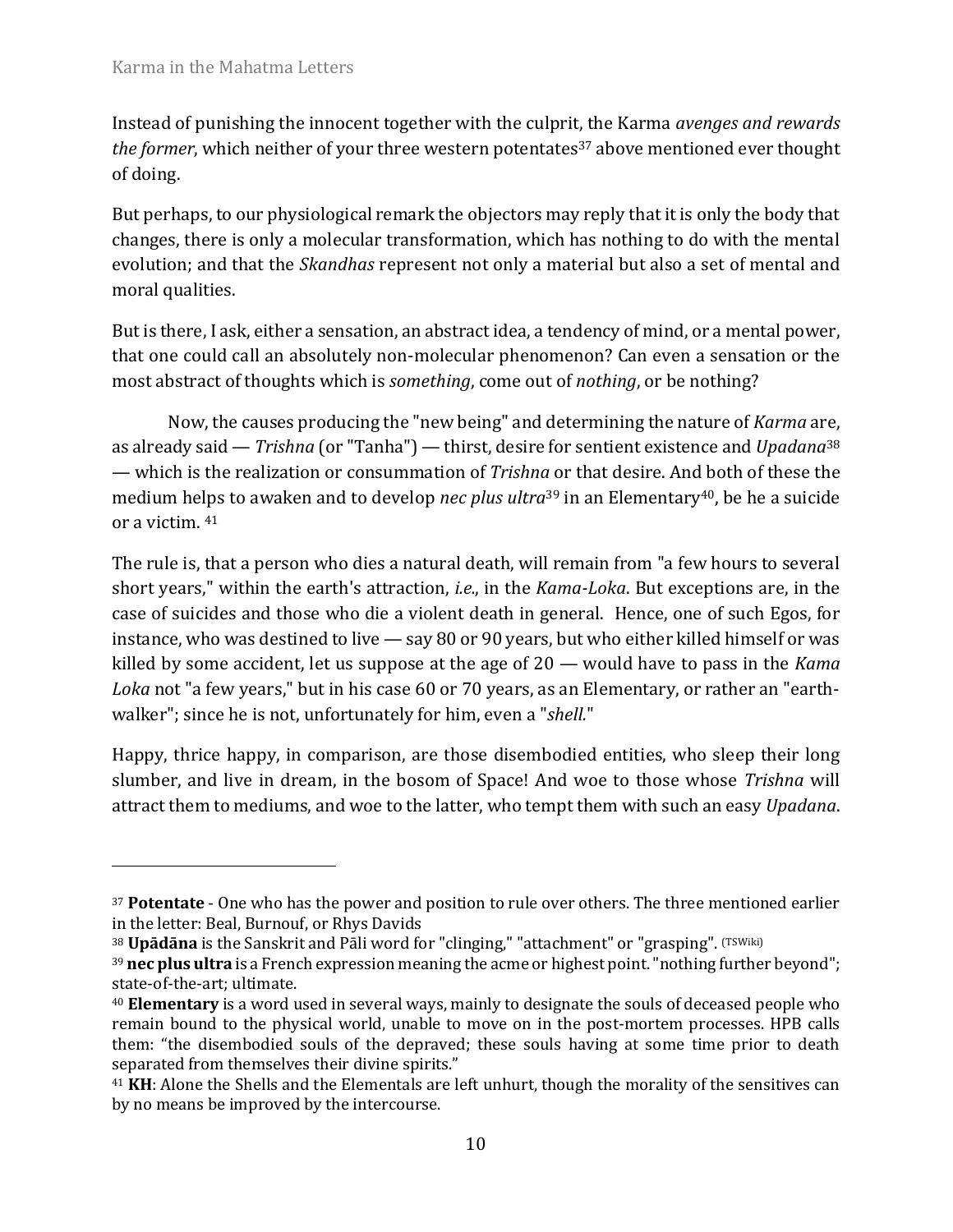For in grasping them, and satisfying their thirst for life, the medium helps to develop in them — is in fact the cause of — a new set of *Skandhas*, a new body, with far worse tendencies and passions than was the one they lost. All the future of this new body, will be determined thus, not only by the *Karma* of demerit of the previous set or group but also by that of the new set of the future being.

Were the mediums and Spiritualists but to know, as I said, that with every new "angel guide" they welcome with rapture, they entice the latter into an *Upadana* which will be productive of a series of untold evils for the new Ego that will be born under its nefarious shadow, and that with every séance — especially for materialization — they multiply the causes for misery, causes that will make the unfortunate Ego fail in his spiritual birth, or be reborn into a worse existence than ever — they would, perhaps, be less lavishing their hospitality. <sup>(ML68)</sup>

#### Karmic Overload in Kama Loka

#### *Mediums can have a bad effect on the Karma of the "Suffering Spirits"*

Of course there is a "better sort" of *reliquiae*; and the "shells" or the "earth-walkers" as they are here called, are not necessarily *all* bad. But even those that are good, are made bad for the time being by mediums. The "shells" may well not care, since they have nothing to lose, anyhow. But there is another kind of "Spirits," we have lost sight of: the *suicides* and those *killed by accident*. Both kinds can communicate, and both have to pay dearly for such visits. And now I have again to explain what I mean.

Well, this class is the one that the French Spiritists call — "*les Esprits Souffrants*."<sup>42</sup> They are an exception to the rule, as they have to remain within the earth's attraction, and in its atmosphere — the *Kama-Loka* - till the very last moment of what would have been the natural duration of their lives.

In other words, that particular wave of life-evolution must run on to its shore. But it is a sin and cruelty to revive their memory and intensify their suffering by giving them a chance of living an artificial life; a chance to *overload their Karma*, by tempting them into opened doors, *viz*., mediums and sensitives, for they will have to pay roundly for every such pleasure. . .

But if the victim of accident or violence, be neither very good, nor very bad — an average person — then this may happen to him. A medium who attracts him, will create for him the most undesirable of things: a new combination of *Skandhas* and a new and evil *Karma*. But let me give you a clearer idea of what I mean by *Karma* in this case. (ML68)

<sup>42</sup> **Les Esprits Souffrants** means "the suffering spirits" in French.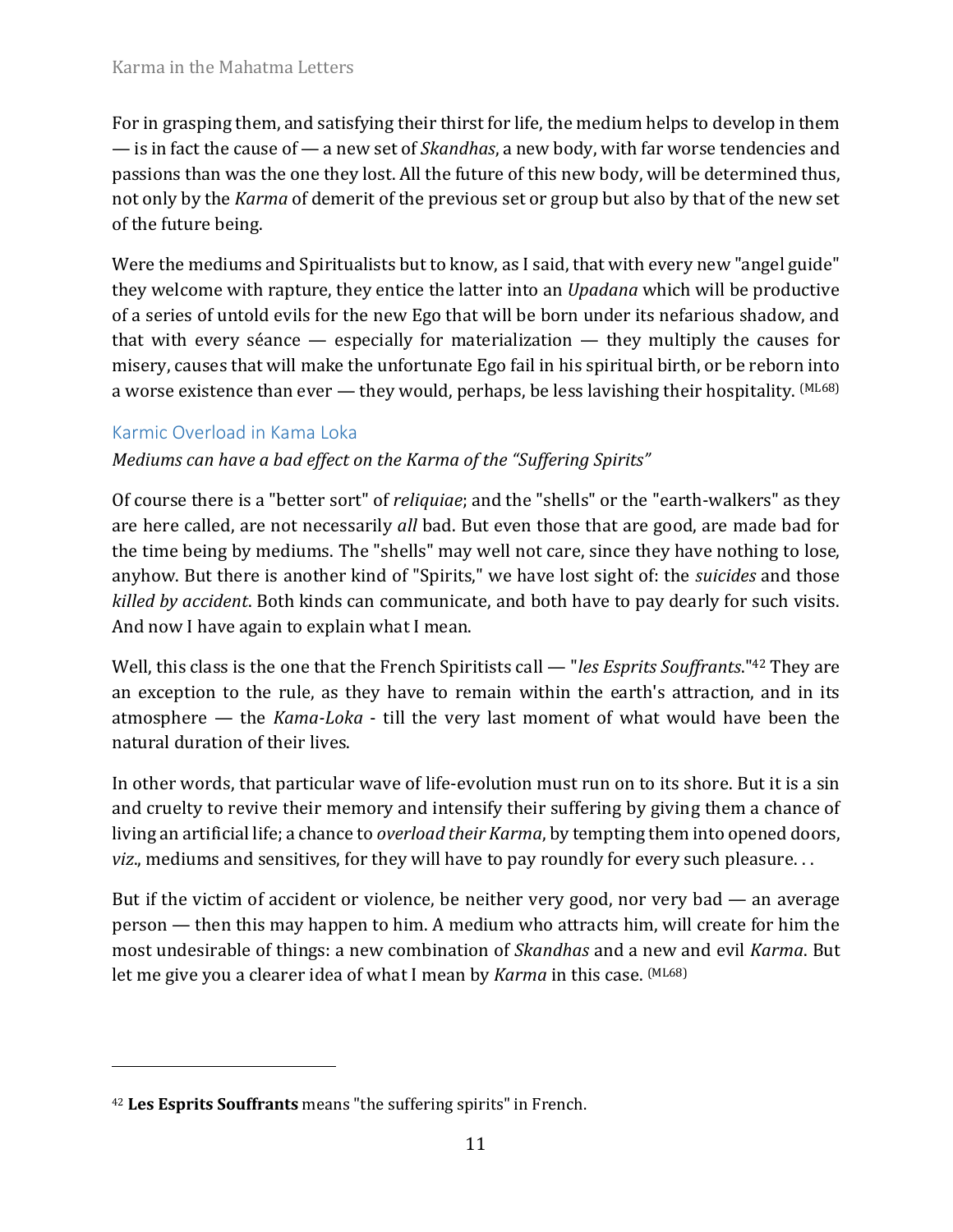#### M Comments on the Karma of Spiritualists

Woe to the spiritualists! Their *Karma* is heavy with the ruin of men and women they entice into mediumship, and then throw off to starve like a toothless dog.

- Mahatma Letter No. 118 (B96)

#### Karma Accounts for Moral Development

As it is no fault of the former, [The red Indian] if born a "savage" with an instinct to kill though it caused the death of many an innocent animal — why, if with it all, he was a loving father, son, husband, why should he not also enjoy his share of reward? The case would be quite different if the same cruel acts had been done by an educated and civilized person, from a mere love of sport. The savage in being reborn would simply take a low place in the scale, by reason of his imperfect moral development; while the Karma of the other would be tainted with moral delinquency....

- Mahatma Letter No. 68 (B16) - The Devachan Letter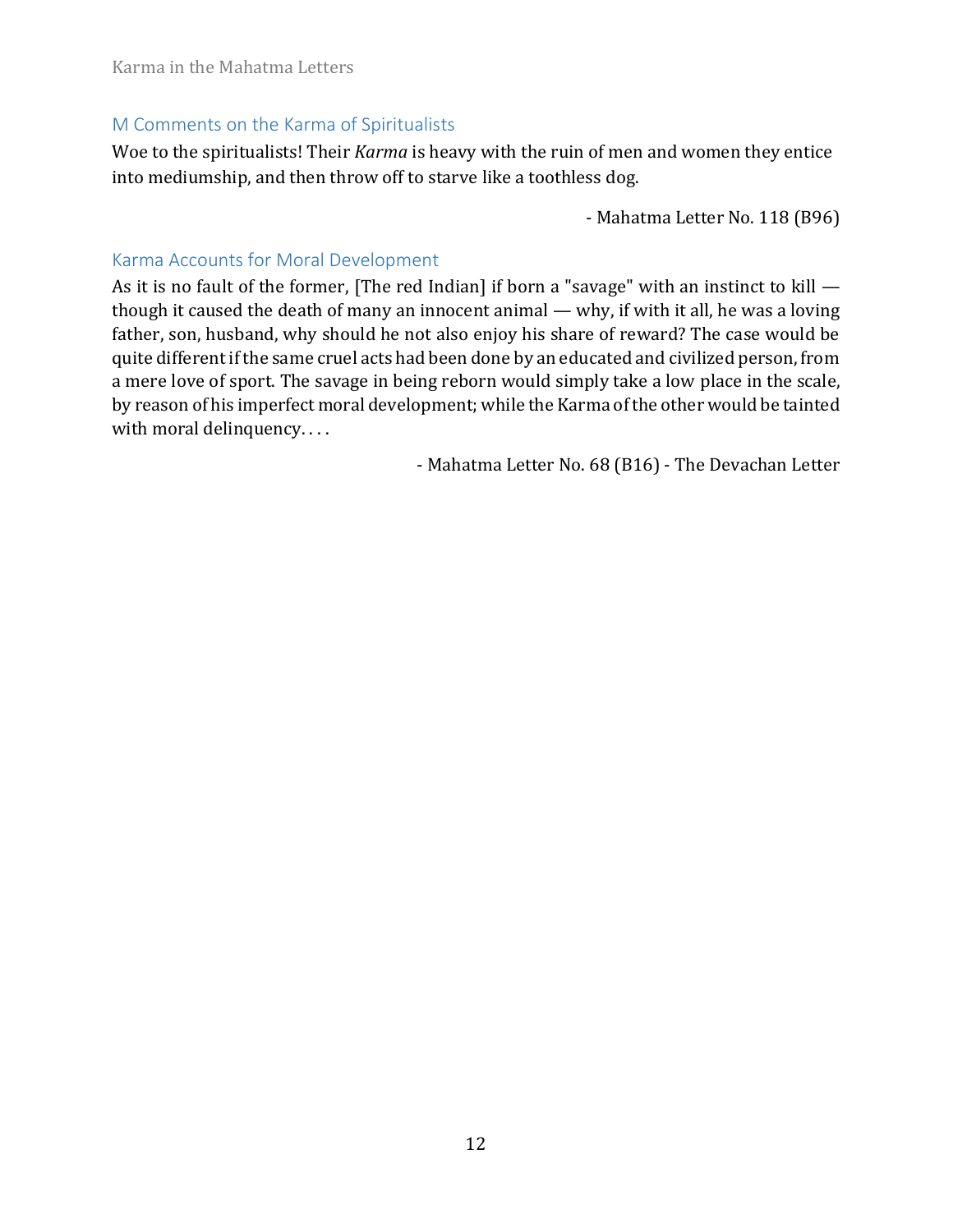$\overline{a}$ 

#### The Karma of Evil Temporarily Steps Aside During the Devachanic Interval

(3) Now the question of importance  $-$  is who goes to Heaven  $-$  or Deva Chan? Is this condition only attained by the few who are very good, or by the many who are not very bad, — after the lapse in their case of a longer unconscious incubation or gestation.

(3) "Who goes to Deva Chan?" The personal Ego<sup>43</sup> of course: but beatified, purified, holy. Every Ego — the combination of the sixth and seventh principles — which, after the period of unconscious gestation<sup>44</sup> is reborn into the Deva-Chan, is of necessity as innocent and pure as a new-born babe. The fact of his being reborn at all, shows the preponderance of good over evil in his old personality. And while the Karma (of evil) steps aside for the time being to follow him in his future earth-reincarnation, he brings along with him but the Karma of his good deeds, words, and thoughts into this Deva-Chan. "Bad" is a relative term for us  $$ as you were told more than once before, — and the Law of Retribution is the only law that never errs. Hence all those who have not slipped down into the mire of unredeemable sin and bestiality — go to the Deva Chan. They will have to pay for their sins, voluntary and involuntary, later on. Meanwhile, they are rewarded; receive the effects of the causes produced by them. (ML68, B16 - Devachan)

It is usually said that the reviving of consciousness begins at the door of Devachan, once the struggle in Kama-Loka is over, but only after the period of gestation. (ML104, 362)

<sup>43</sup> The **Personal Ego** is given as "a combination of the five lower principles" [1. Physical Body, 2. Linga Sharira, 3. Prana, 4. Kama (Rūpa), 5. Manas] (ML68).

The "astral monad" is the "personal Ego," and it never reincarnates . . . the sixth and seventh [Atma, Buddhi] and the fifth [Manas], or the immortal and the astral or personal "Monads — Egos." (ML85b)

<sup>44</sup> **Gestation** - After going through Kāmaloka the personal ego undergoes a period of *gestation* where it is purified from anything that is not fit to be expressed in Devachan. Then "the new spiritual Ego is reborn—like the fabled Phœnix from its ashes—from the old one" (CW4, 121)

**Period of Gestation** According to H. P. Blavatsky the gestation period "lasts from a few days to several years", (CW4, 120-121) while Mahatma K.H. wrote that it can be very long: "longer sometimes than you may even imagine, yet proportionate to the Ego's spiritual stamina". (ML68)

That remembrance will return slowly and gradually toward the end of the gestation (to the entity or Ego), still more slowly but far more imperfectly and incompletely to the shell, and fully to the Ego at the moment of its entrance into the Devachan. (ML104, 362)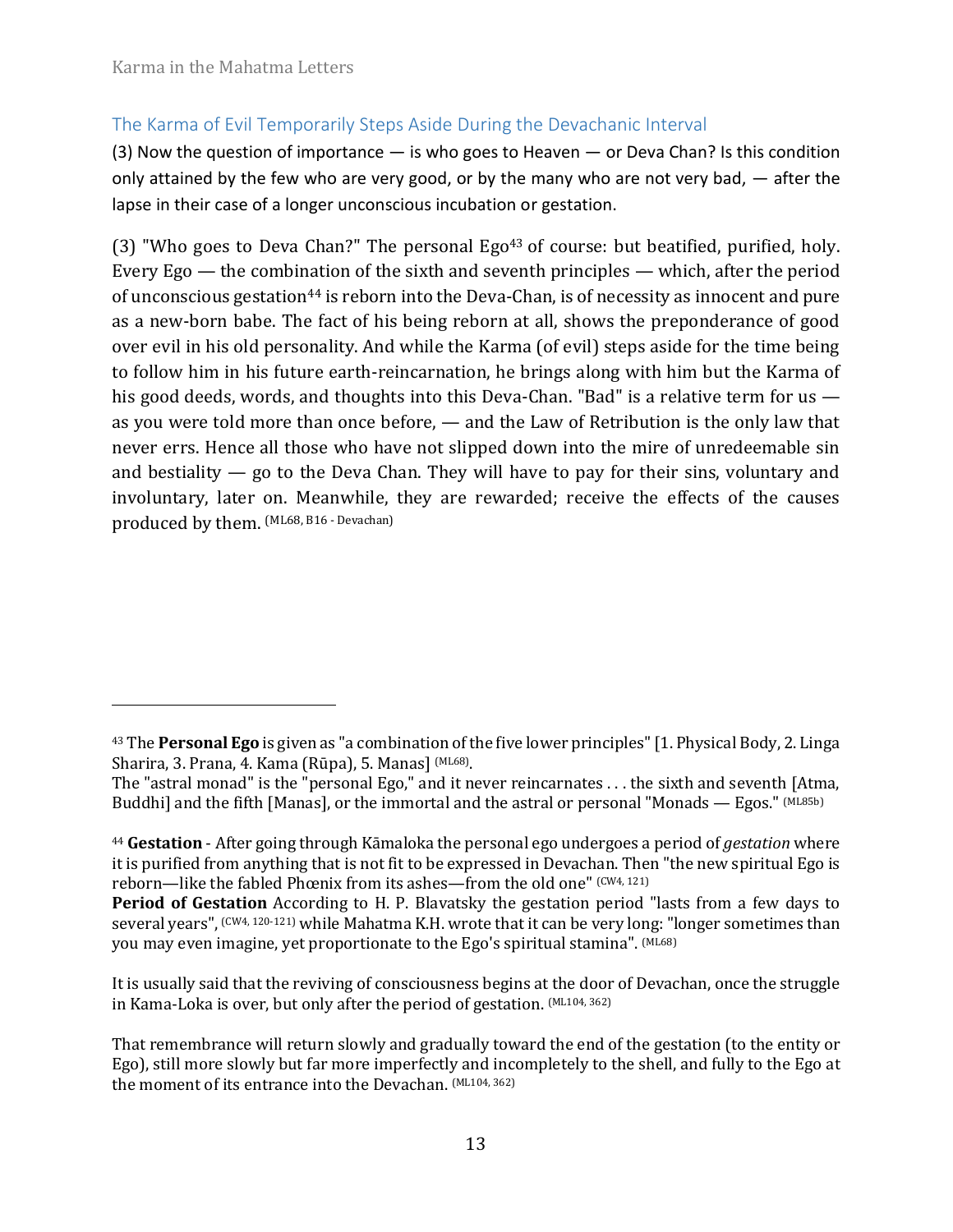$\overline{a}$ 

#### Karma and The Period in Devachan

*The length of the Ego's stay in Devachan is proportional to the good karma that it generates during an incarnation.*

"Bardo" is the period between death and rebirth — and may last from a few years to a kalpa.<sup>45</sup> It is divided into three sub-periods

(1) when the *Ego* delivered of its mortal coil<sup>46</sup> enters into *Kama-Loka*<sup>47</sup> (the abode of Elementaries <sup>48</sup>);

(2) when it enters into its "Gestation State";

(3) when it is reborn in the *Rupa-Loka* of Deva-Chan.

Sub-period (1) may last from a few minutes to a *number* of years — the phrase "a few years" becoming puzzling and utterly worthless without a more complete explanation;

Sub-period (2) is "very long"; as you say, longer sometimes than you may even imagine, yet proportionate to the Ego's spiritual stamina;

Sub-period (3) lasts in proportion to the good KARMA, after which the *monad* is again reincarnated.

(9) And for how long? Does this state of spiritual beatitude endure for years? for decades? for centuries?

(9) For years, decades, centuries and milleniums, oftentimes — multiplied by something more. It all depends upon the duration of Karma.

Fill with oil Den's little cup,<sup>49</sup> and a city Reservoir of water, and lighting both see which burns the longer. The *Ego* is the wick and *Karma* the oil; the difference in the quantity of the latter (in the cup and the reservoir) suggesting to you the great difference in the duration of various *Karmas*. (ML68)

<sup>45</sup> **Kalpa**: The exoteric Brahmanical works give 4,320,000,000 years as the duration of a great Kalpa, a "Day of Brahma." This includes all the seven "Rounds" of our Planetary Chain, i.e., the period of human existence on different planets in different Rounds together, with what are called "Obscurations" or the period of rest for humanity between two planets, in its passage from the one to the other, after its seven Races are evolved on that planet. (CW13, 302)

**Kalpa** *(Sk.).* The period of a mundane revolution, generally a cycle of time, but usually, it represents a "day" and "night" of Brahma, a period of  $4,320,000,000$  years.  $(TG)$ 

<sup>46</sup> **Coil**: The troubles and activities of the world (in the Shakespearean phrase *this mortal coil*) <sup>47</sup> **KH**: Tibetan: Yuh-Kai.

<sup>48</sup> **Elementary** is a word used in Theosophy in several ways, mainly to designate the souls of deceased people who remain bound to the physical world, unable to move on in the post-mortem processes. Elementaries should not be confused with elementals.

<sup>49</sup> "**Den's little cup**" probably refers to the Sinnett's young son Dennis. (TSWiki)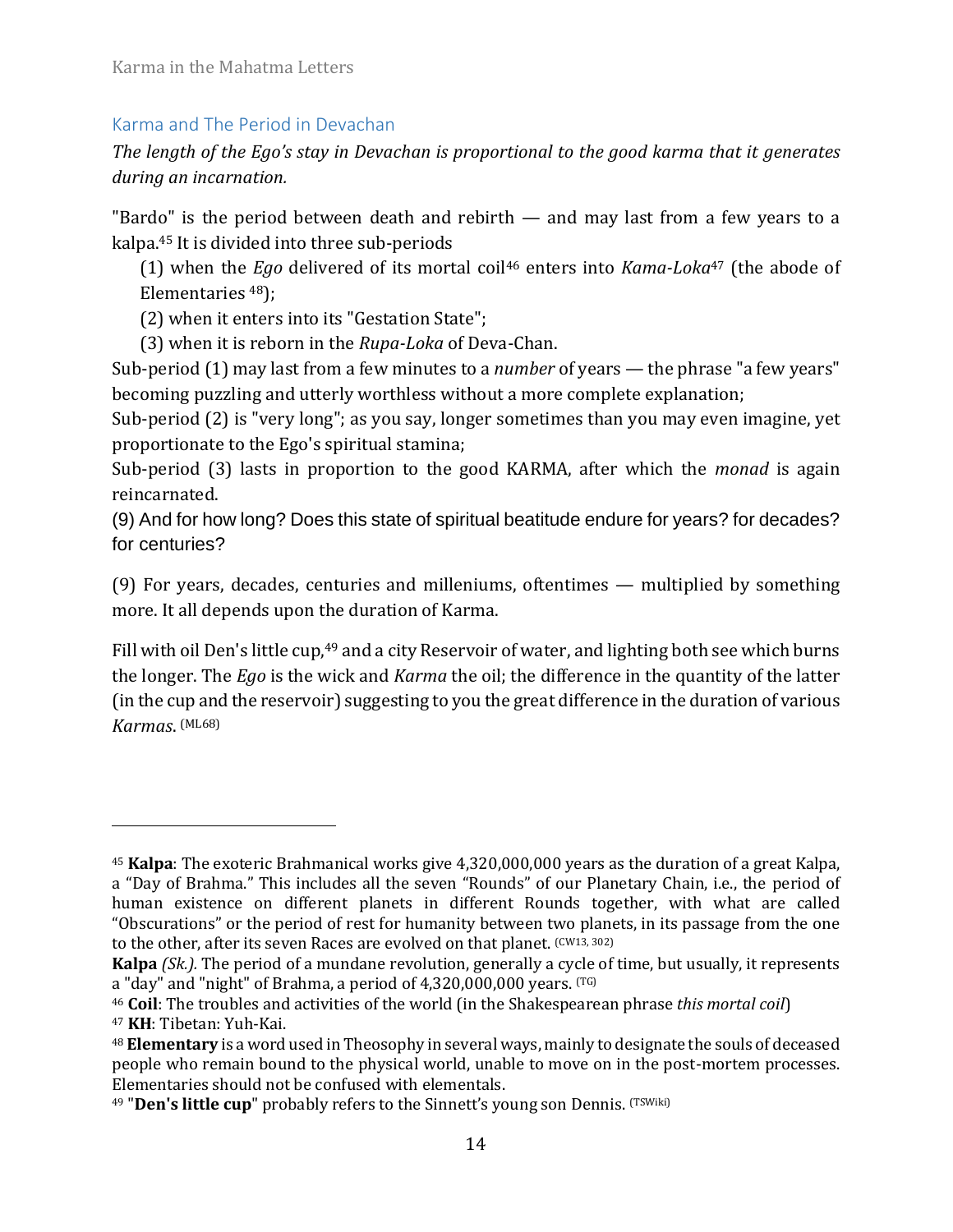l

### Time in Devachan Determined by Karma – Francis Bacon

*In the following excerpt, the life of "the great chancellor," Francis Bacon, is used to illustrate how the time in Devachan lasts until Karma is satisfied in the working out of moral and spiritual energies of the life just lived as well as dispelling the notion that the devachanic state would-be a "less than exciting" condition.*

Why should it be supposed that devachan is a monotonous condition only because some one moment of earthly sensation is indefinitely perpetuated — stretched, so to say, throughout aeons? It is not, it cannot be so. This would be contrary to all analogies and antagonistic to the law of effects under which results are proportioned to antecedent energies.

To make it clear you must keep in mind that there are two fields of causal manifestation, to wit: the objective and subjective. So the grosser energies, those which operate in the heavier or denser conditions of matter manifest objectively in physical life, their outcome being the new personality of each birth included within the grand cycle of the evoluting individuality.

The moral and spiritual activities find their sphere of effects in "devachan." For example: the vices, physical attractions, etc.  $-$  say, of a philosopher may result in the birth of a new philosopher, a king, a merchant, a rich Epicurean, or any other personality whose make-up was inevitable from the preponderating proclivities of the being in the next preceding birth. Bacon<sup>50</sup>, for inst: whom a poet called  $-$ 

"The greatest, wisest, meanest of mankind"  $51-$ 

might reappear in his next incarnation as a greedy money-getter, with extraordinary intellectual capacities. But the moral and spiritual qualities of the previous Bacon would also have to find a field in which their energies could expand themselves. Devachan is such field.

<sup>50</sup> Francis Bacon, 1st Viscount St Alban, (22 January 1561 – 9 April 1626) was an English philosopher, statesman, scientist, jurist, orator, and author. He served both as Attorney General and as Lord Chancellor of England. After his death, he remained extremely influential through his works, especially as philosophical advocate and practitioner of the scientific method during the scientific revolution.

A viscount (/vaɪkaʊnt/ for male) or viscountess (/ˈvaɪkaʊntɪs/, for female) is a title used in certain European countries for a noble of varying status, but historically deemed to convey a lower-middling rank. In many countries a "viscount", and its historical equivalents, was a non-hereditary, administrative or judicial position, and did not develop into a hereditary title until much later.

<sup>51</sup> Alexander Pope, in Epistle IV of his *Essay on Man*, refers to Sir Francis Bacon as "the wisest, brightest, meanest of mankind" (281-282). This character reference of Bacon's is referred to in many other essays. Alexander Pope (21 May 1688 – 30 May 1744) was an 18th-century English poet. He is best known for his satirical verse, as well as for his translation of Homer.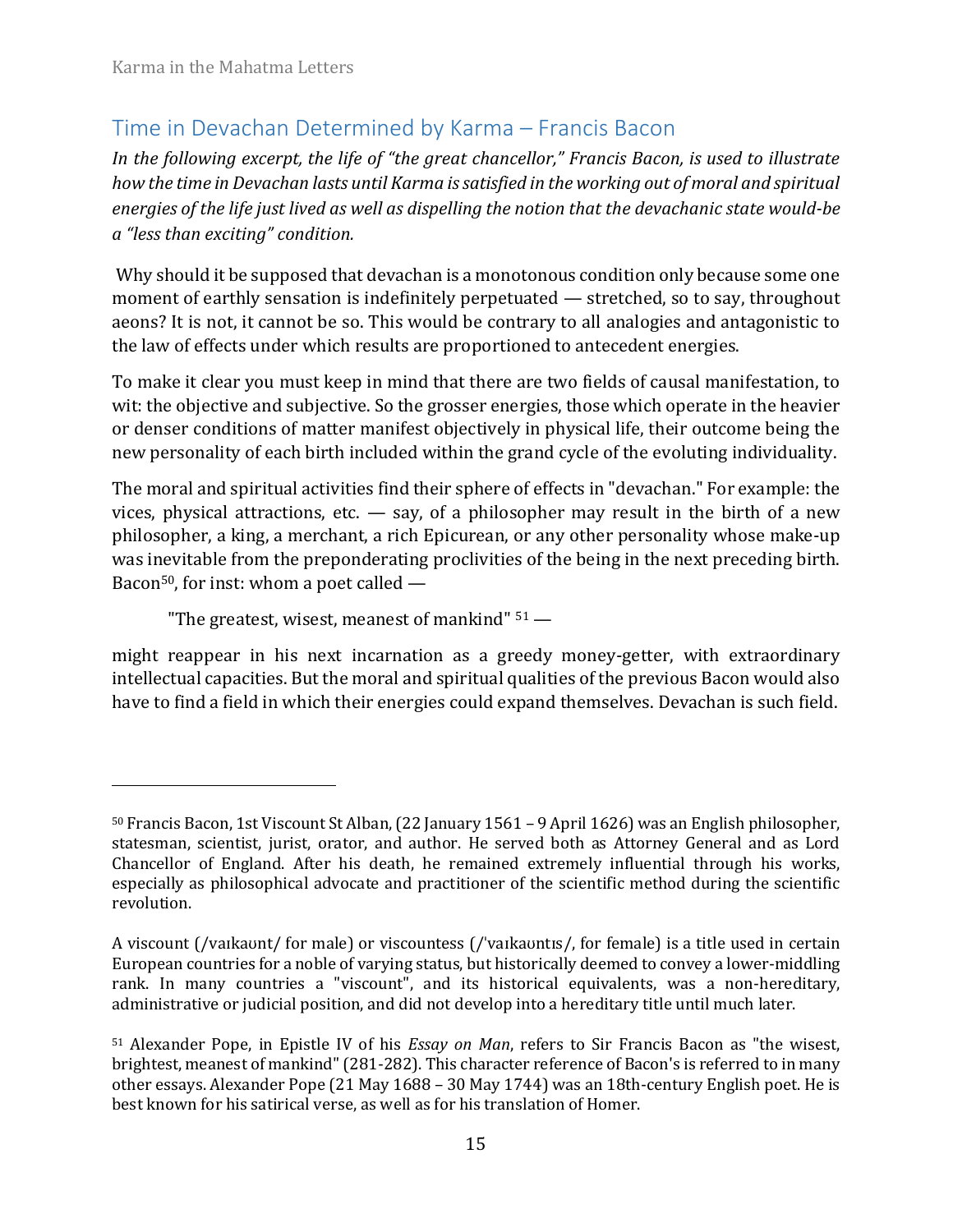Hence — all the great plans of moral reform of intellectual and spiritual research into abstract principles of nature, all the divine aspirations, would, in devachan come to fruition, and the abstract entity previously known as the great Chancellor would occupy itself in this inner world of its own preparation, living, if not quite what one would call a conscious existence, at least a dream of such realistic vividness that none of the life-realities could ever match it. And this "dream" lasts — until Karma is satisfied in that direction, the ripple of force reaches the edge of its cyclic basin, and the being moves into the next area of causes. This, it may find in the same world as before, or another, according to his or her stage of progression through the necessary rings and rounds of human development. (ML104)

#### Karma Determines what our lives will be in Devachan and on Earth

As in actual earth-life, so there is for the Ego in devachan — the first flutter of psychic life, the attainment of prime, the gradual exhaustion of force passing into semi-unconsciousness, gradual oblivion and lethargy, total oblivion and — not death but birth: birth into another personality, and the resumption of action which daily begets new congeries of causes, that must be worked out in another term of Devachan, and still another physical rebirth as a new personality. What the lives in devachan and upon Earth shall be respectively in each instance is determined by Karma. And this weary round of birth upon birth must be ever and ever run through, until the being reaches the end of the seventh round, or — attains in the interim the wisdom of an Arhat, then that of a Buddha and thus gets relieved for a round or two,  $$ having learned how to burst through the vicious circles — and to pass periodically into the Paranirvana.

- Mahatma Letter No. 104 (B25)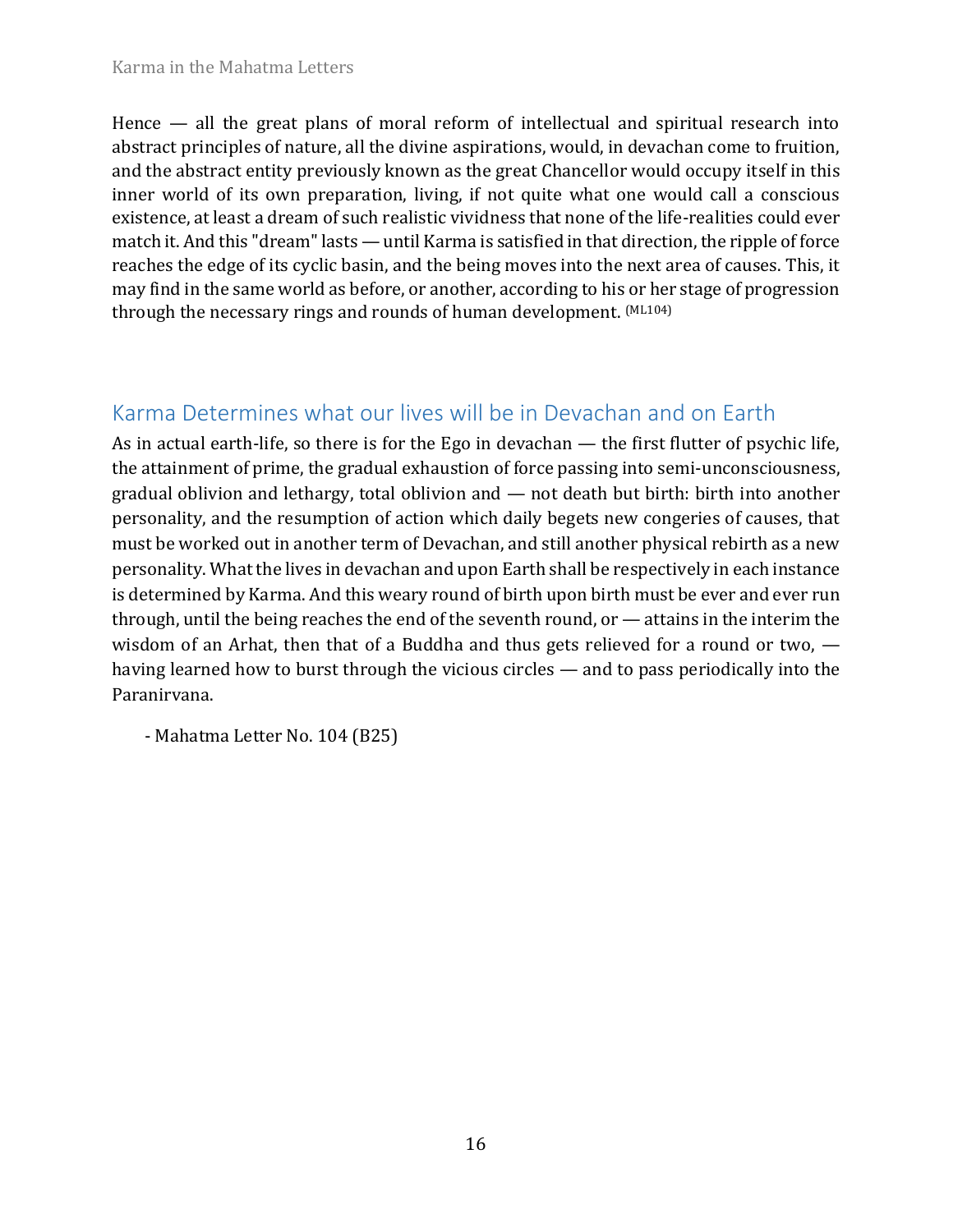l

### "Your Karma is ours," Sinnett's Karma Affects the Master

*This is the first letter of K.H. to Sinnett after his return from a retreat. Sinnett is evidently drawing himself nearer to the Master who explains that "I can come nearer to you, but you must draw me by a purified heart and a gradually developing will" and that a love for collective humanity is an increasing inspiration if one wants to divert the Master's regard toward himself.*

All this I say, not because its substance has not been told you before, but because I read your heart and detect in it a shade of sadness, not to say disappointment, that hovers there. You have had other correspondents but are not perfectly satisfied. To gratify, I write you therefore with some effort to bid you keep a cheerful frame of mind. Your strivings, perplexities and forebodings are equally noticed, good and faithful friend.

In the imperishable RECORD of the Masters *you have written them all*. There are registered your every deed and thought; for, though not a chela, as you say to my Brother Morya, nor even a "protege" — as you understand the term — still, you have stepped within the circle of our work, you have crossed the mystic line which separates your world from ours, and now whether you persevere or not; whether we become later on, in your sight, still more living *real* entities or vanish out of your mind like so many dream fictions — perchance an ugly night-mare — you are virtually OURS. Your hidden *Self* has mirrored itself in *our* Akasa; your nature is — yours, your essence is — ours.

The flame is distinct from the log of wood which serves it temporarily as fuel; at the end of your apparitional<sup>52</sup> birth — and whether we two, meet face to face in our grosser *rupas* you cannot avoid meeting us in *Real Existence.*

Yea, verily good friend your *Karma* is ours, for you imprinted it daily and hourly upon the pages of that book where the minutest particulars of the individuals stepping inside our circle — are preserved; and that your *Karma* is your *only* personality to be when you step beyond.

In thought and deed, by day, in soul-struggles by nights, you have been writing the story of your desires and your spiritual development. This, every one does who approaches us with any earnestness of desire to become our co-worker, he himself "precipitates" the written entries by the identical process used by us when we write inside your closed letters and uncut pages of books and pamphlets in transit. (ML47 B45)

<sup>52</sup> Apparitional - 1. A ghostly figure; a specter; 2. A sudden or unusual sight; 3. The act of appearing; appearance.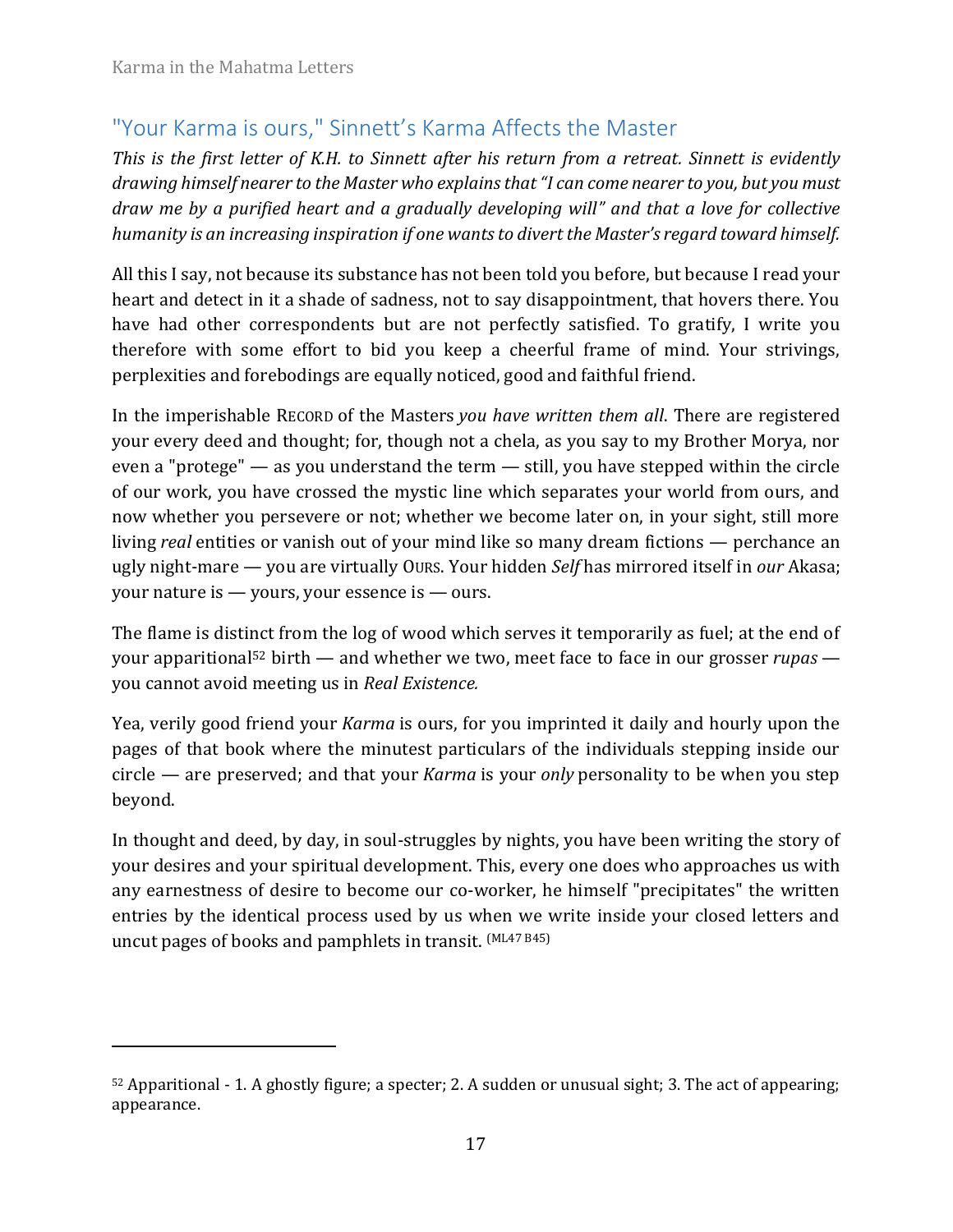### Sinnett Discharges Some of His Karmic Obligation by Defending HPB

M makes an interesting side comment on the matter of karma when he tells Sinnett that the Englishman is discharging some of his own karmic obligations by his defense of HPB. So, says M, "Courage"— a beautiful encouragement when Sinnett may have been feeling some despair.  $(M)$ 

Do not feel despondent. Courage my good friend and remember you are working off by helping her your own law of retribution for more than one cruel fling she receives is due to K.H.'s friendship for you, for his using her as the means of communication. But — Courage. (ML41)

(JM) Mills, Joy. Reflections on an Ageless Wisdom: A Commentary on The Mahatma Letters to A. P. Sinnett. Quest Books.

### Karma and The Daily Performance of Duty

Does it seem to you a small thing that the past year has been spent only in your "family duties"? Nay, but what better cause for reward, what better discipline, than the daily and hourly performance of duty? Believe me my "pupil" the man or woman who is placed by Karma in the midst of small plain duties and sacrifices and loving-kindnesses, will through these faithfully fulfilled rise to the larger measure of Duty, Sacrifice and Charity to all Humanity — what better path towards the enlightenment you are striving after than the daily conquest of Self. (ML123, B68)

### Assuming the Karma of the Group

l

It is but a truism, yet I say it, that in adversity alone can we discover the real man. It is a true manhood when one boldly accepts one's share of the collective Karma of the group one works with, and does not permit oneself to be embittered, and to see others in blacker colours than reality, or to throw all blame upon some one "black sheep," a victim, specially selected. Such a true man as that we will ever protect and despite his shortcomings, assist to develop the good he has in him. Such an one is sublimely *unselfish*; he sinks his personalty in his cause, and takes no heed of discomforts or personal obloquy<sup>53</sup> unjustly fastened upon him. (ML131, B66)

<sup>53</sup> **Obloquy** - Abusively detractive language or utterance; calumny; disgrace brought about by public abuse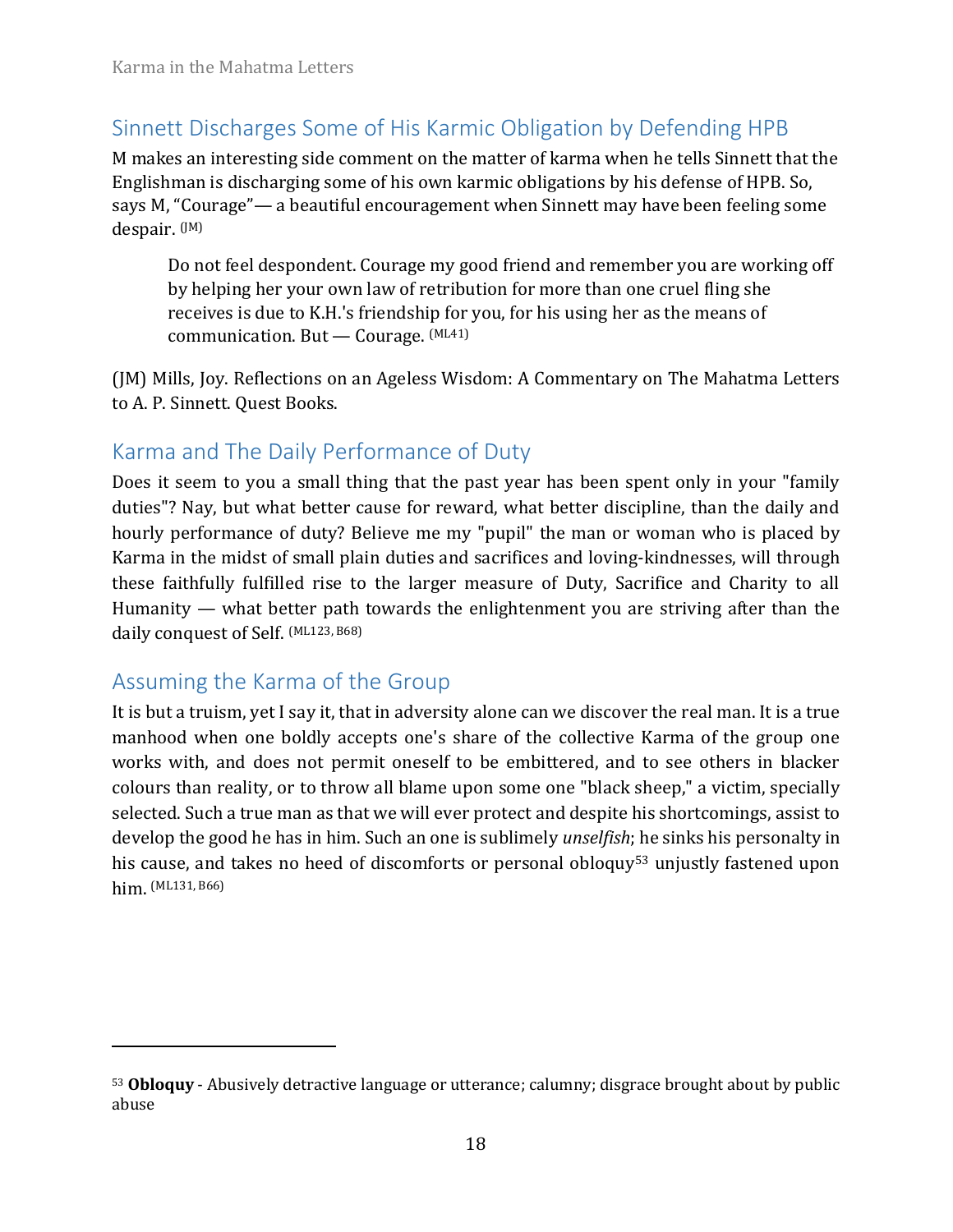### Evolution and Karma

Sinnett is asking if the superior classes of civilized countries are further along in evolutionary progress. Are the Australian aborigines less evolved and by how much? Are the lower/inferior classes in civilized countries less evolved and by how much? Are those who are more spiritually evolved always born into superior classes or can the also be found amongst the poor?

(4) The majority of the superior classes of civilized countries on earth now, I understand to be seventh "ring" <sup>54</sup> people (i.e. of the seventh earthly incarnation) of the fourth round. The Australian aborigines I understand to be of a low ring? which? and are the lower and inferior classes of civilized countries of various rings or of the ring just below the seventh. And are all seventh ring people born in the superior classes or may not some be found among the poor?

(4) Not necessarily. Refinement, polishedness, and brilliant education, in *your* sense of these words have very little to do with the course of higher Nature's Law. Take a seventh ring African or a fifth ring Mongolian<sup>55</sup> and you can educate him  $-$  if taken from the cradle  $$ save his physical appearance, and transform him into the most brilliant and accomplished English lord. Yet, he will still remain, but an *outwardly* intellectual parrot. (See Appendix No. II). III. San Anatoma Letter No. 61 (B17)

(II) Nor has wealth nor poverty, high or low birth any influence upon it, for this is all a result of their Karma. Neither has — what you call — civilization much to do with the progress. It is the *inner* man, the spirituality, the illumination of the physical brain by the light of the spiritual or divine intelligence that is *the* test. The Australian, the Esquimaux, the Bushmen, the Veddahs <sup>56</sup>, etc., are all side-shooting branchlets of that Branch which you call "cave-men" — the *third* race (according to your Science — the *second*) that evoluted on the globe. They are the remnants of the seventh ring cave-men, remnants "that have ceased to grow and are the arrested forms of life doomed to eventual decay in the struggle of existence" in the words of *your correspondent*? - Mahatma Letter No. 62 (B18)

<sup>54</sup> **Ring** – For further discussion on rings, see section "Rings" in Appendix below.

<sup>55</sup> **African** is a sub-race of the Lemurian or 4th Root race. **Mongolian** is a sub-race of the Atlantean or 4th Root-race so in this context, a ring would mean an iteration of a sub-race.

<sup>56</sup> **Veddas** are an indigenous people of Sri Lanka.

<sup>57</sup> The *correspondent* very likely is HPB. For further reading, see section "From Isis" in Appendix below.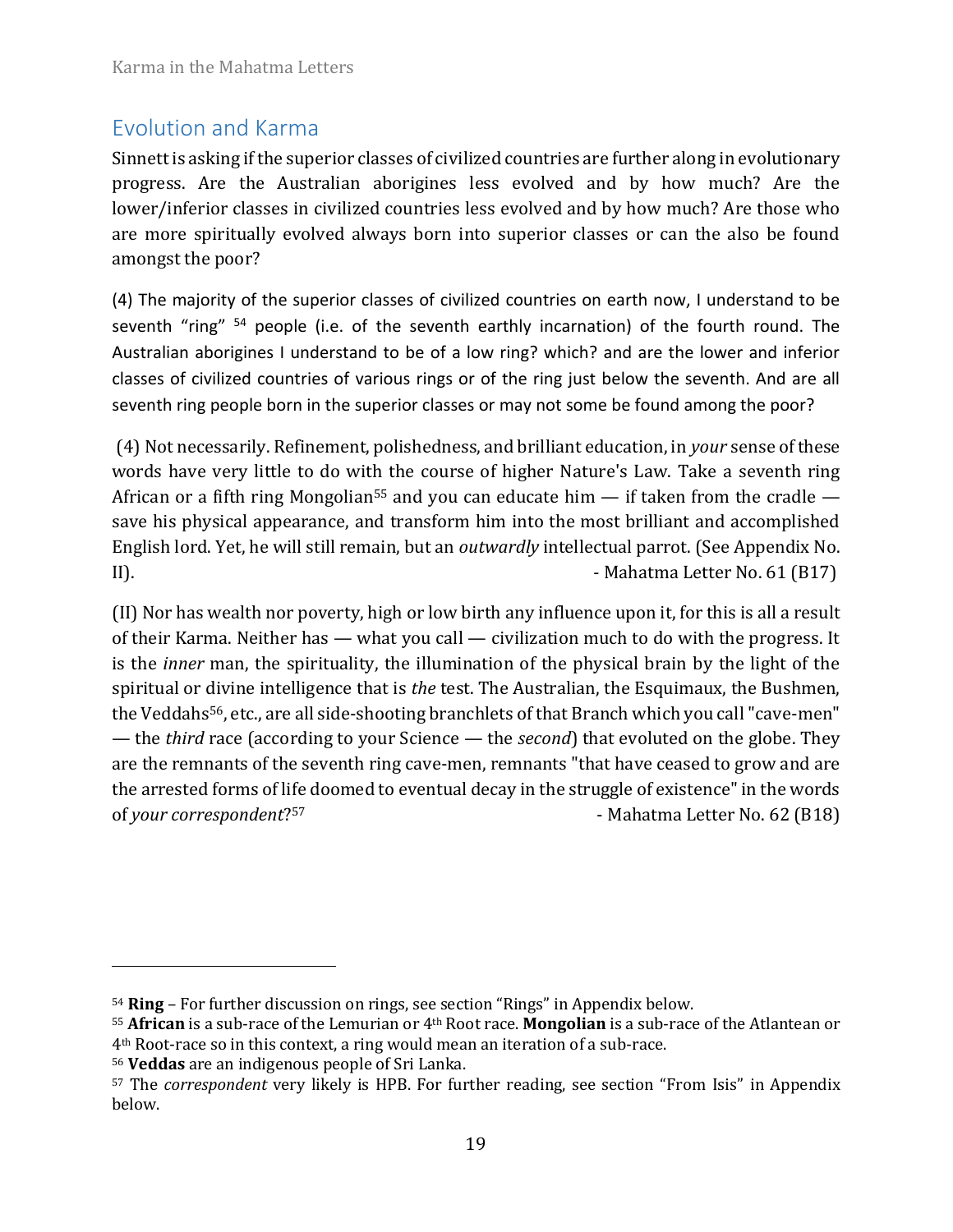## Poverty and Humble Condition in Life Are Less a Cause of Sorrow Than Wealth and High Birth

*Query 7*. The "reward provided by nature for men who are benevolent in a large, systematic way" and who have not focussed their affections upon an individual or speciality, is that if pure — they pass the quicker for that through the Kama and Rupa Lokas into the higher sphere of *Tribuvana*, <sup>58</sup> since it is one where the formulation of abstract ideas and the consideration of general principles fill the thought of its occupants. Personality is the synonym for limitation, and the more contracted the person's ideas, the closer will he cling to the lower spheres of being, the longer loiter on the plane of selfish social intercourse. The social status of a being is, of course, a result of Karma; the law being that "like attracts like." The renascent<sup>59</sup> being is drawn into the gestative<sup>60</sup> current with which the preponderating attractions coming over from the last birth make him assimilate. Thus one who died a ryot<sup>61</sup> may be reborn a king, and the dead sovereign may next see the light in a coolie's<sup>62</sup> tent. This law of attraction asserts itself in a thousand "accidents of birth" — than which there could be no more flagrant misnomer. When you, realize, at least, the following — that the *skandas* are the elements of limited existence then will you have realized also one of the conditions of Devachan which has now such a profoundly unsatisfactory outlook for you. Nor are your inferences (as regards the well-being and enjoyment of the upper classes being due to a better Karma) quite correct in their general application. They have a eudæmonistic<sup>63</sup> ring about them which is hardly reconcilable with Karmic Law, since those "well-being and enjoyment" are oftener the causes of a new and overloaded Karma than the production or effects of the latter. Even as a "broad rule" poverty and humble condition in life are less a cause of sorrow than wealth and high birth, but of that — later on.

- Mahatma Letter No. 104 (B25)

<sup>58</sup> **Tribuvana** (three worlds) namely: Kama, Rupa, and Arupa-Lokas. Deva Chan is a state, not a locality. Rupa Loka, Arupa-Loka, and Kama-Loka are the three spheres of ascending spirituality in which the several groups of subjective entities find their attractions.

<sup>59</sup> **Renascent** means being reborn; coming again into being.

<sup>60</sup> **Gestative** refers to the process of development of a fetus from conception until birth.

<sup>61</sup> **Ryot or Raiyat** is an Indian term for a peasant or tenant farmer.

<sup>62</sup> **Coolie**, a person from Asia who was employed by the Europeans as a cheap source of labor during the 19th and early 20th century.

<sup>63</sup> **Eudæmonism** is an ethical doctrine holding that the value of moral action lies in its capacity to produce happiness.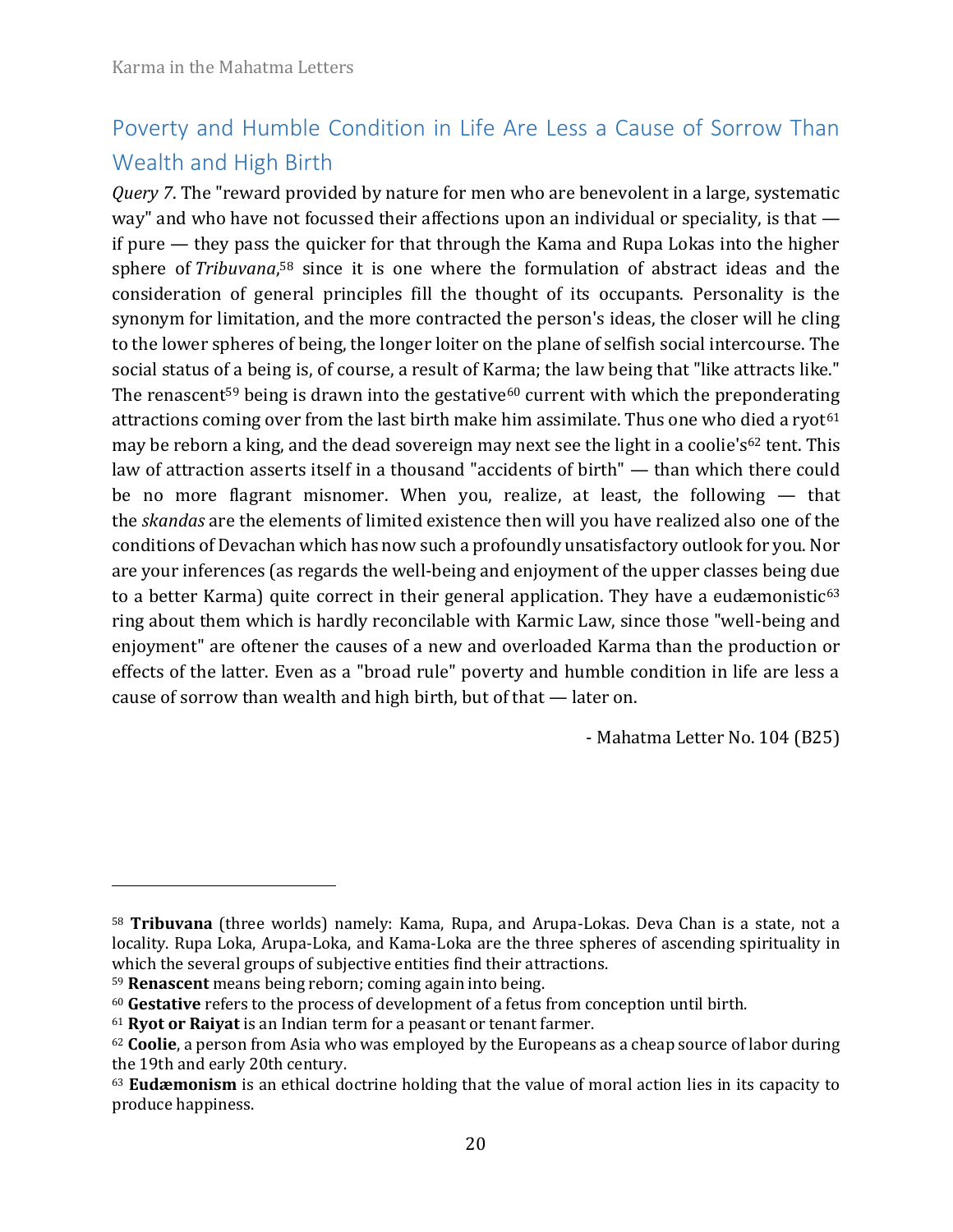### The Flame Leaves the Wick

#### Context

Thus, when man dies, his "Soul" (fifth prin.) becomes unconscious and loses all remembrance of things internal as well as external. Whether his stay in Kama Loka has to last but a few moments, hours, days, weeks, months or years; whether he died a natural or a violent death; whether it occurred in his young or old age, and, whether the Ego was good, bad, or indifferent, — his consciousness leaves him as suddenly as the flame leaves the wick, when blown out. When life has retired from the last particle in the brain matter, his perceptive faculties become extinct forever, his spiritual powers of cogitation and volition — (all those faculties in short, which are neither inherent in, nor acquirable by organic matter) — for the time being. His *Mayavi rupa* may be often thrown into objectivity, as in the cases of apparitions after death; but, unless it is projected with the knowledge of (whether latent or potential), or, owing to the intensity of the desire to see or appear to someone, shooting through the dying brain, the apparition will be simply — automatical; it will not be due to any sympathetic attraction, or to any act of volition, and no more than the reflection of a person passing unconsciously near a mirror, is due to the desire of the latter. (ML70c, 20c)

#### **Query**

(20) A little later on: — "Whether the personal Ego was good, bad or indifferent, his consciousness leaves him as suddenly as the flame leaves the wick — *his perceptive faculties* become extinct for ever." (**Well? can a physical brain** *once dead* **retain its perceptive faculties: that which will perceive in the shell is something that perceives with a borrowed or reflected light. See notes.)**

Then what is the nature of the remembrance and self-consciousness of the shell? This touches on a matter I have often thought about — wishing for further explanation — the extent of personal identity in elementaries. (ML93a, B23a)

#### Answer

(20) All that which pertains to the materio-psychological attributes and sensations of the five lower skandhas; all that which will be thrown off as a refuse by the newly born Ego in the Deva Chan, as unworthy of, and not sufficiently related to the *purely* spiritual perceptions, emotions and feelings of the sixth, strengthened, and so to say, *cemented* by a portion of the fifth, that portion which is necessary in the devachan for the retention of a divine spiritualized notion of the "I" in the *Monad* — which would otherwise, have no consciousness in relation to object and subject at all — all this "becomes *extinct for ever*": namely at the moment of physical death, to return once more, marshalling before the eye of the new Ego at the threshold of Deva Chan and to be rejected by It.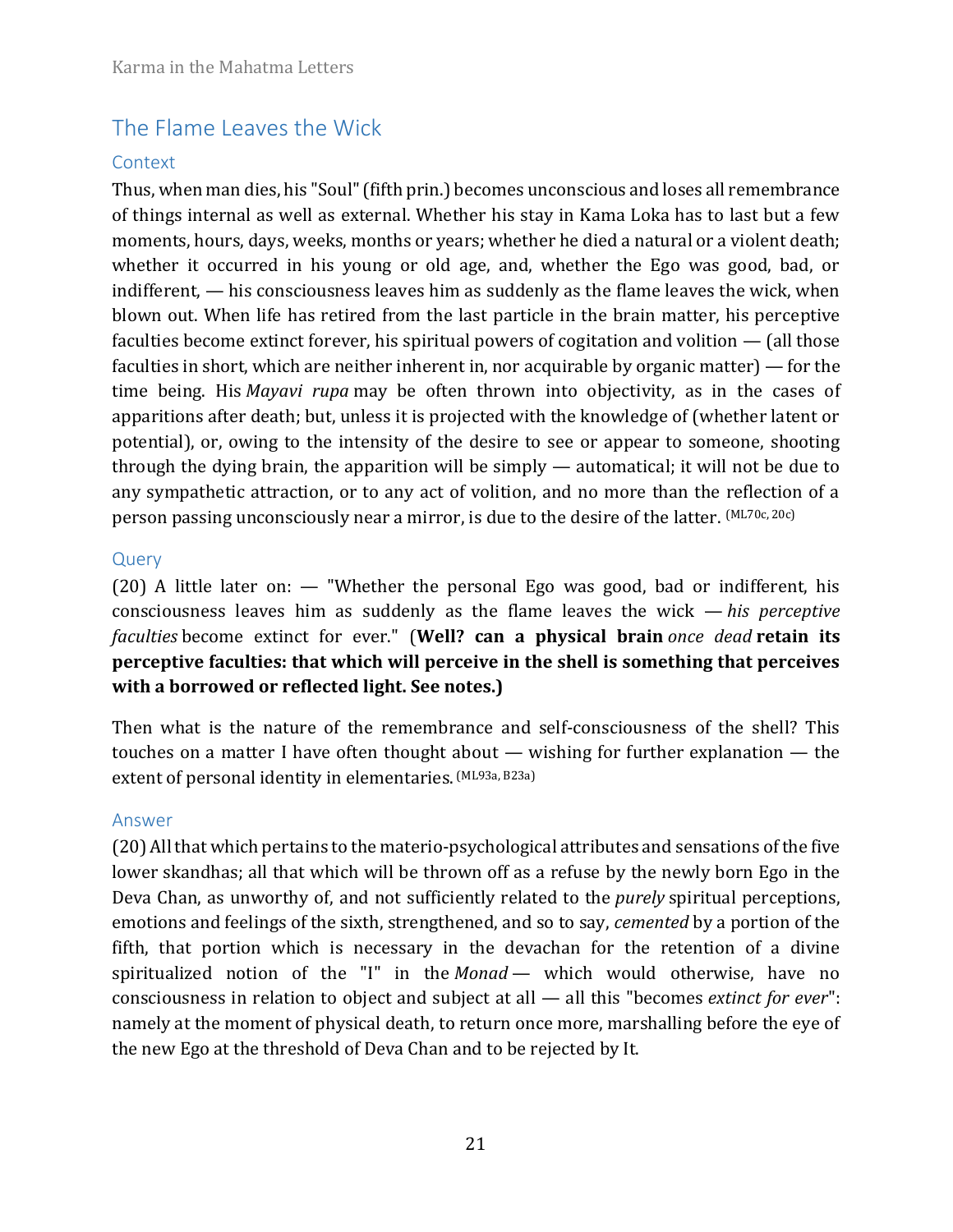It will return for the *third* time *fully* at the end of the minor cycle, after the completion of the seven Rounds when the *sum total* of collective existences is weighed — "merit" — in one cup, "demerit" in the other cup of the scales.

But in that individual, in the Ego — "good, bad, or indifferent" in the isolated *personality*, consciousness leaves as suddenly as "the flame leaves the wick." Blow out your candle, good friend. The flame has left *that* candle "for ever"; but are the particles that moved, their motion producing the *objective* flame annihilated or dispersed for all that? *Never*. Relight the candle and the same particles drawn by mutual affinity will return to the wick. Place a long row of candles on your table. Light one and blow it out; then light the other and do the same; a third and fourth, and so on. The same matter, the same gaseous particles — representing in our case the *Karma* of the personality — will be called forth by the conditions given them by your match, to produce a new luminosity; but can we say that candle No. 1 has not had its flame extinct for ever?

Not even in the case of the "failures of nature," of the *immediate* reincarnation of children and congenital idiots, etc., that so provoked the wrath of  $C.C.M<sup>64</sup>$ , can we call them the *identical* ex-personalities; *though the whole of the same life-principle and identically the same* MANAS (fifth principle) *re*-*enters a new body* and may be truly called a "reincarnation of the *personality*" — whereas, in the rebirth of the Egos from *devachans* and *avitchis* into Karmic life it is only the spiritual attributes of the Monad and its Buddhi that are reborn. All we can say of the reincarnated "failures" is, that they are the reincarnated *Manas,* the fifth principle of Mr. Smith or Miss Grey, but not certainly that these are the reincarnations of Mr. S. and Miss  $G_1, \ldots$ 

#### Self Consciousness in the Shell

 $\overline{a}$ 

But what is then "the nature of the remembrance and self-consciousness of the shell?" you ask. As I said in your note — no better than a reflected or borrowed light. "Memory" is one thing, and "perceptive faculties" quite another. A madman may remember very clearly some portions of his past life; yet he is unable to perceive anything in its true light for the higher portion of his *Manas* and his *Buddhi* are paralysed in him, have left him.

<sup>64</sup> **C.C.M**. - Charles Carleton Massey (December 23, 1838 - March 29, 1905) was an English barrister, keenly interested in Spiritualism. He was one of the Founders of the Theosophical Society in 1875. In 1878 he became a founder and first president of the British Theosophical Society, the first Branch outside the USA. He was also one of the founders of the Society for Psychical Research in 1882. According to Josephine Ransom, "he was one of the ablest metaphysicians in Great Britain, and a lucid and scholarly writer on psychical subjects."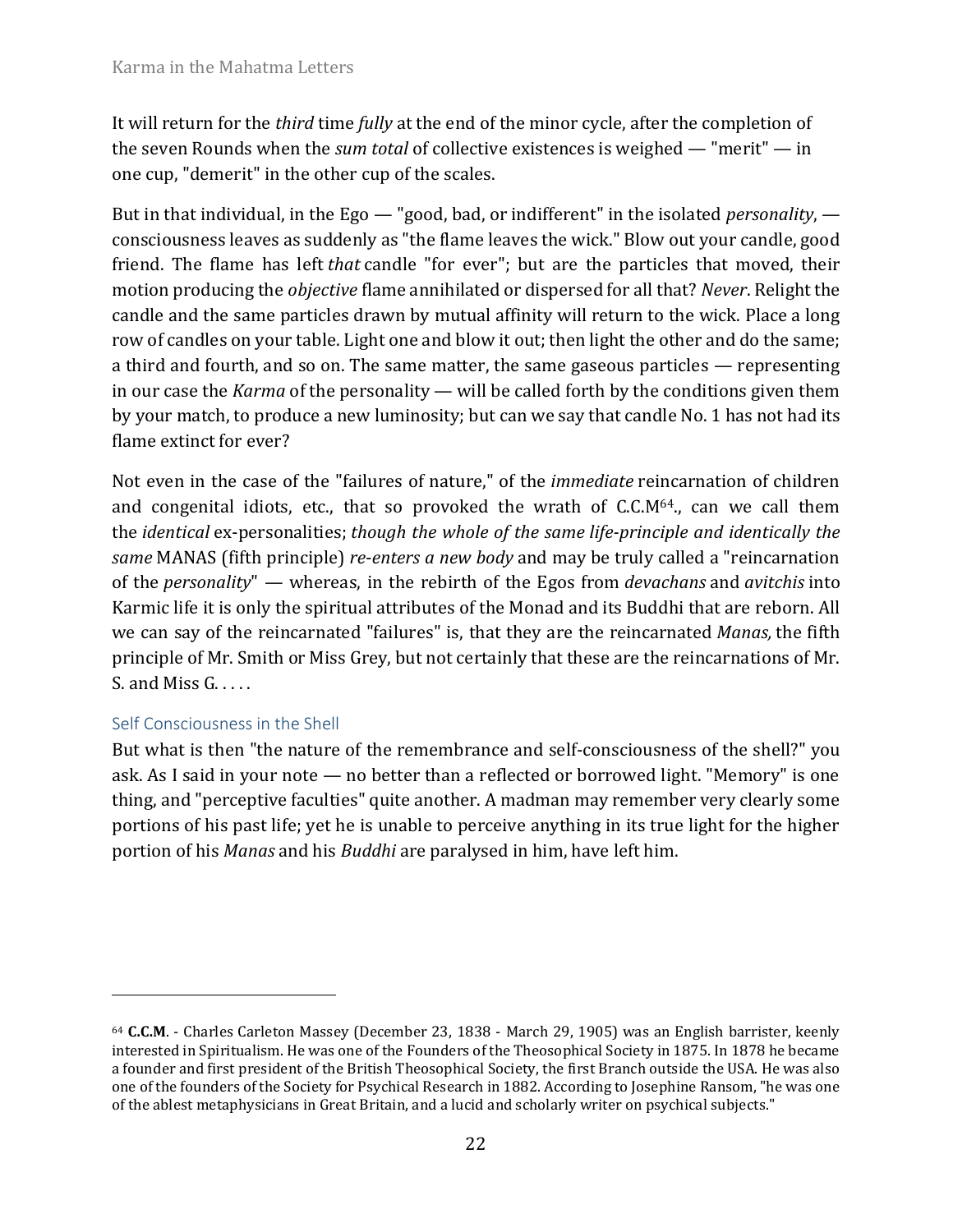Could an animal — a dog, for instance — speak, he would prove you that his memory in direct relation to his canine personality, is as fresh as yours; nevertheless his memory and instinct cannot be called "perceptive faculties." A dog remembers that his master thrashed him when the latter gets hold of his stick — at all other times he has no remembrance of it.

Thus with a shell; once in the aura of a medium, all he perceives through the borrowed organs of the medium and of those in magnetic sympathy with the latter, he will perceive very clearly — but *not further* than what the shell can find in the perceptive faculties and memories of *circle* and medium — hence often the rational and at times highly intelligent answers; hence also a complete oblivion of things known to all but that medium and circle.

The shell of a highly intelligent, learned, but utterly unspiritual man who died natural death, will last longer and the *shadow* of his own memory helping — that shadow which is the refuse of the sixth principle left in the fifth — he may deliver discourses through trance speakers and repeat parrot-like that which he knew of and thought much over it, during his life-time. But find me *one single* instance in the annals of Spiritualism where a returning shell of a Faraday or a Brewster<sup>65</sup> (for even they were made to fall into the trap of mediumistic attraction) said one word more than it knew during its life-time. . . .

Yes; personal consciousness does leave everyone at death; and when even the centre of memory is re-established in the shell, it will remember and speak out its recollections but through the brain of some *living* human being. Hence — (ML93b, B23b)

#### Adepts Cannot Alter Karma

We cannot alter Karma my "good friend" or we might lift the present cloud from your path. (ML137)

#### Skandhas and Karma

 $\overline{a}$ 

In fact, Mahatma K.H. wrote: "The Buddhist calls this his 'Skandha', the Hindu gives it the name of 'Karma'". (First Letter of KH to AO Hume)

#### Karma Works in Unexpected Ways

But, if you would have another look at Karma . . . remember that it ever works in the most unexpected ways. (ML126, B62)

<sup>65</sup> **Faraday or a Brewster** refers to: Michael Faraday (1791- 1867), an English physicist and chemist who worked on electromagnetism and invented the electric motor; and David Brewster (1781-1868), a Scottish physicist who studied optics and biaxial crystals.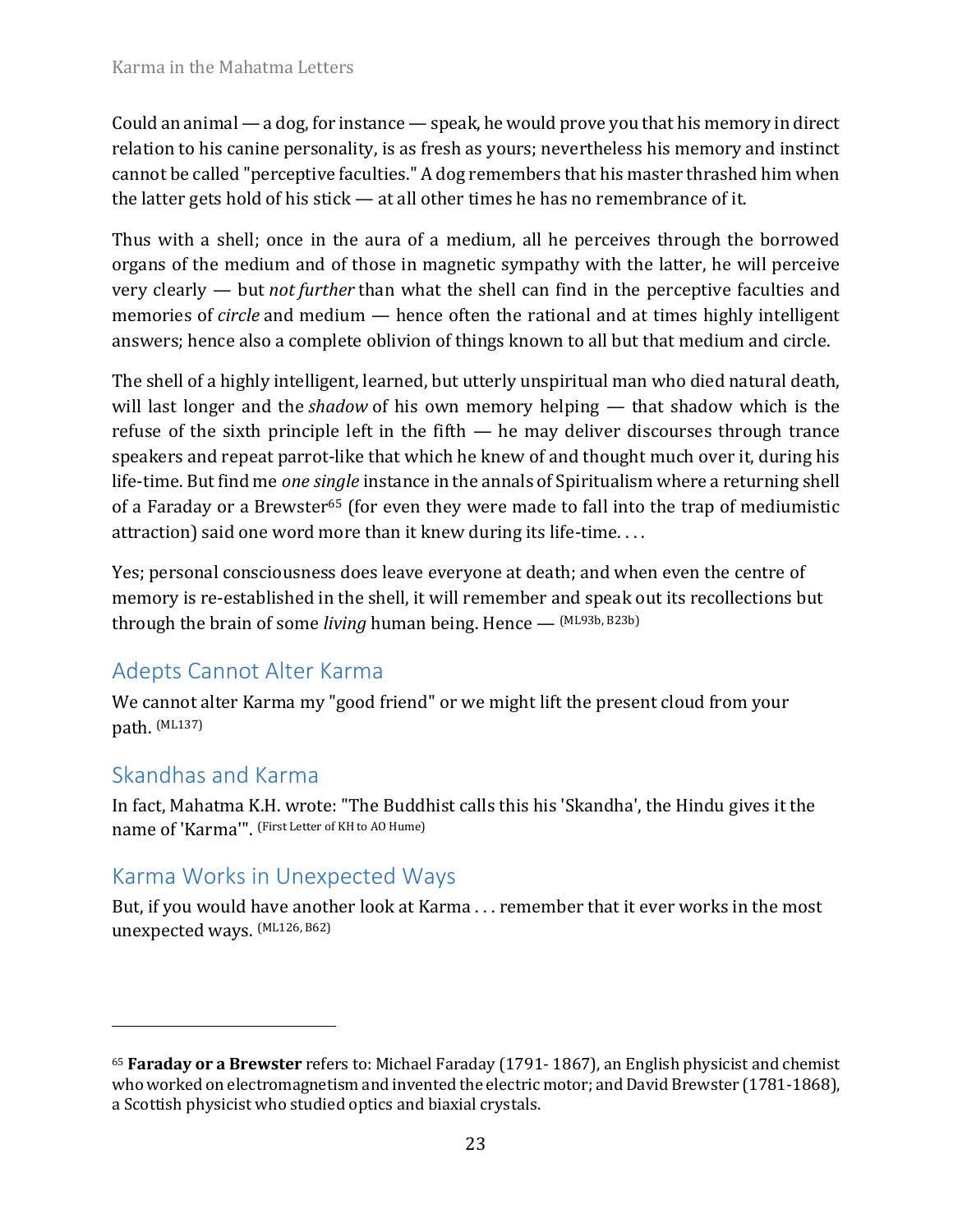### Is Sex an Accident of Birth?

(3) Is there any essential spiritual difference between a man and a woman, or is sex a mere accident of each birth — the ultimate future of the individual furnishing the same opportunities?

(3) A mere accident — as you say. Generally a chance work yet guided by individual Karma, — moral aptitudes, characteristics and deeds of a previous birth. (ML61, B17)

### Angelhood *is* the result of Karma

 $\overline{a}$ 

Occultism is certainly not necessary for a good, pure Ego to become an "Angel" or Spirit in, or out of the *Devachan* since Angelhood *is* the result of Karma. (ML92, B54)

#### Lip Profanity Will Not Hurt Your Karma Much

. . . Then see p. 32 remembering the difference between the Manvantaras as therein calculated and the MAHAMANVANTARAS (complete seven round between two Pralayas, the four Yugs returning seven times,<sup>66</sup> once for each race. Having done so far take your pen and calculate. This will make you swear — but this will not hurt your Karma much: lipprofanity finds it deaf. (ML62, B18)

### Those That Are Incarnating Are Subject to Karma

Through every race then, man has to pass making seven successive entrances and exits and developing intellect to degrees from the lowest to the highest in succession. In short, his earth-cycle with its rings and sub-rings is the exact counterpart of the Great Cycle — only in miniature. Bear in mind again, that the intervals even between these special "race reincarnations" are enormous, as even the dullest of the African Bushmen has to reap the reward of his Karma, equally with his brother Bushman who may be six times more intelligent. (ML62, B18)

Query no.6 in (ML44, B13) about the evolution of man may be talking about when karma begins to affect the individuality.

<sup>66</sup> **Yug or Yuga** is a Sanskrit word meaning 'epoch' or 'era' used in Hindu philosophy to refer to a cycle of four ages called Satya-Yuga = 1,728,000 years, Treta-Yuga =1,296,000, Dvapara-Yuga =864,000, and Kali-Yuga =432,000. The total of the said four Yugas is called Maha-Yuga = 4,320,000. 7 Maha-Yugas for 7 races = 30,240,000 years. Manvantara = 308,448,000 years (10.2 times longer.) A planetary manvantara  $-$  also called a maha-manvantara or a kalpa  $-$  is the period of the lifetime of a planet during its seven rounds. It is also called a Day of Brahma, and its length is 4,320,000,000 years or 14 Manvantaras.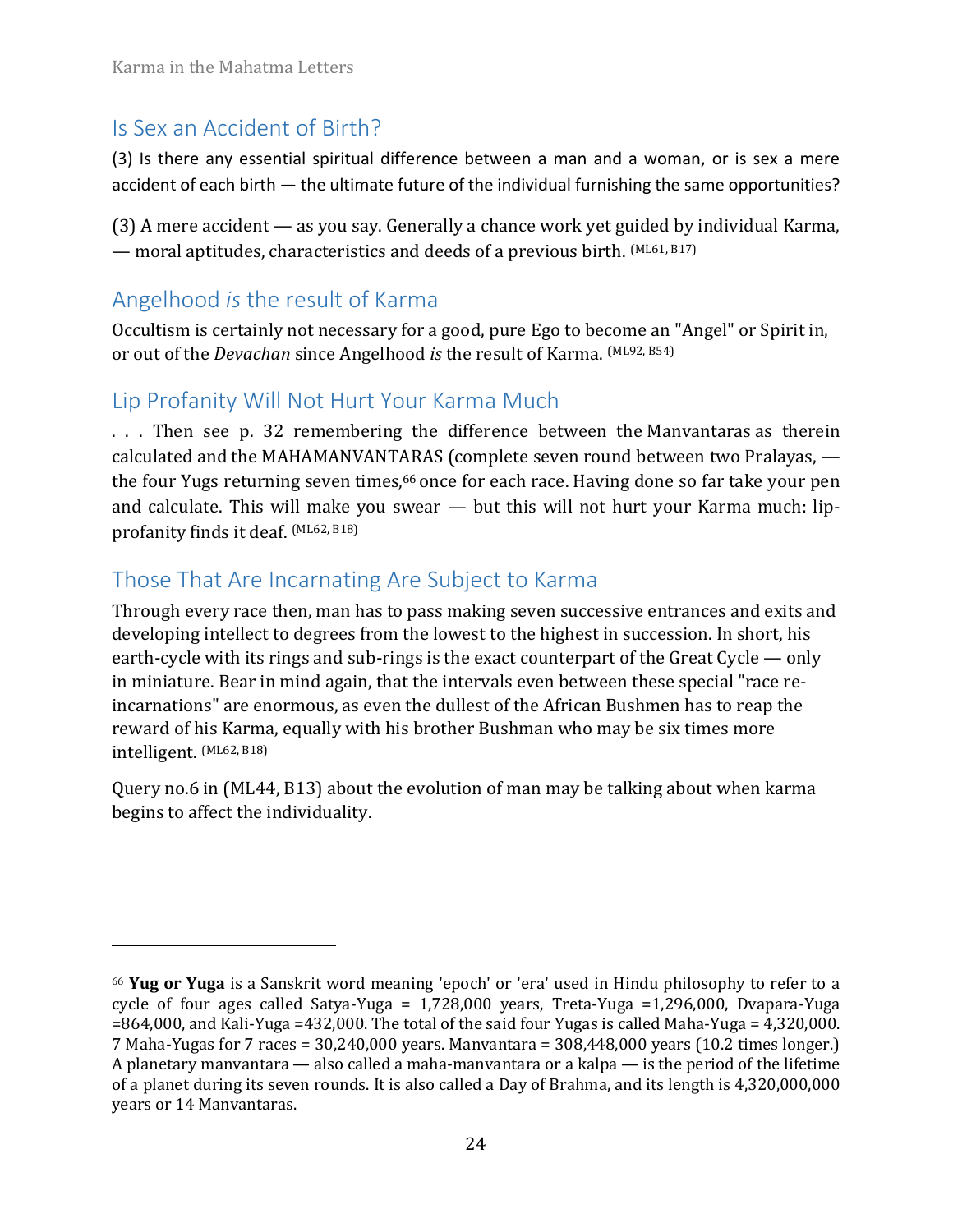### The Karmic Body

But as a further **(1)** development we admit that there are *some spirits,* i.e. 5th and 4th principles not wholly dissevered from their sixth and seventh which also may be potent in the seance room. These are the spirits of suicides and the victims of accident or violence. Here the doctrine is that each particular wave of life must run on to its appointed shore and with the exception of the *very good,* that all spirits prematurely divorced from the lower principles, must remain on earth, until the foredestined hour of what would have been the natural death strikes. (ML70a)

(1) Yes; the victims whether good or bad sleep, to awake but *at the hour of the last Judgment,* which is that hour of the supreme struggle between the sixth and seventh, and the fifth and fourth at the threshold of the gestation state. And even after that, when the sixth and seventh carrying off a portion of the fifth have gone into their Akasic Samadhi, even then it may happen that the spiritual spoil from the fifth will prove too weak to be reborn in Deva-Chan; in which case it will there and then reclothe itself in a new body, the subjective "Being" created from the Karma of the victim (or no-victim, as the case may be) and enter upon a new earth-existence whether upon this or any other planet. In no case then, — with the exception of suicides and shells, is there any possibility for any other to be attracted to a seance room. And it is *clear* that "this teaching is *not* in opposition to our former doctrine" and that while "shells" will be many, — Spirits *very* few. (ML70c)

25 You say: — it may happen — "that the spiritual spoil from the fifth will prove too weak to be reborn in Devachan, in which case it's sixth will then and there reclothe itself in a new body — and enter upon a new earth existence, whether upon this or any other planet."

26 This seems to want further elucidation. Are these exceptional cases in which two earth lives of the same spiritual monad may occur closer together than the thousand years indicated by some previous letters as the almost inevitable limit of such successive lives? (ML93a)